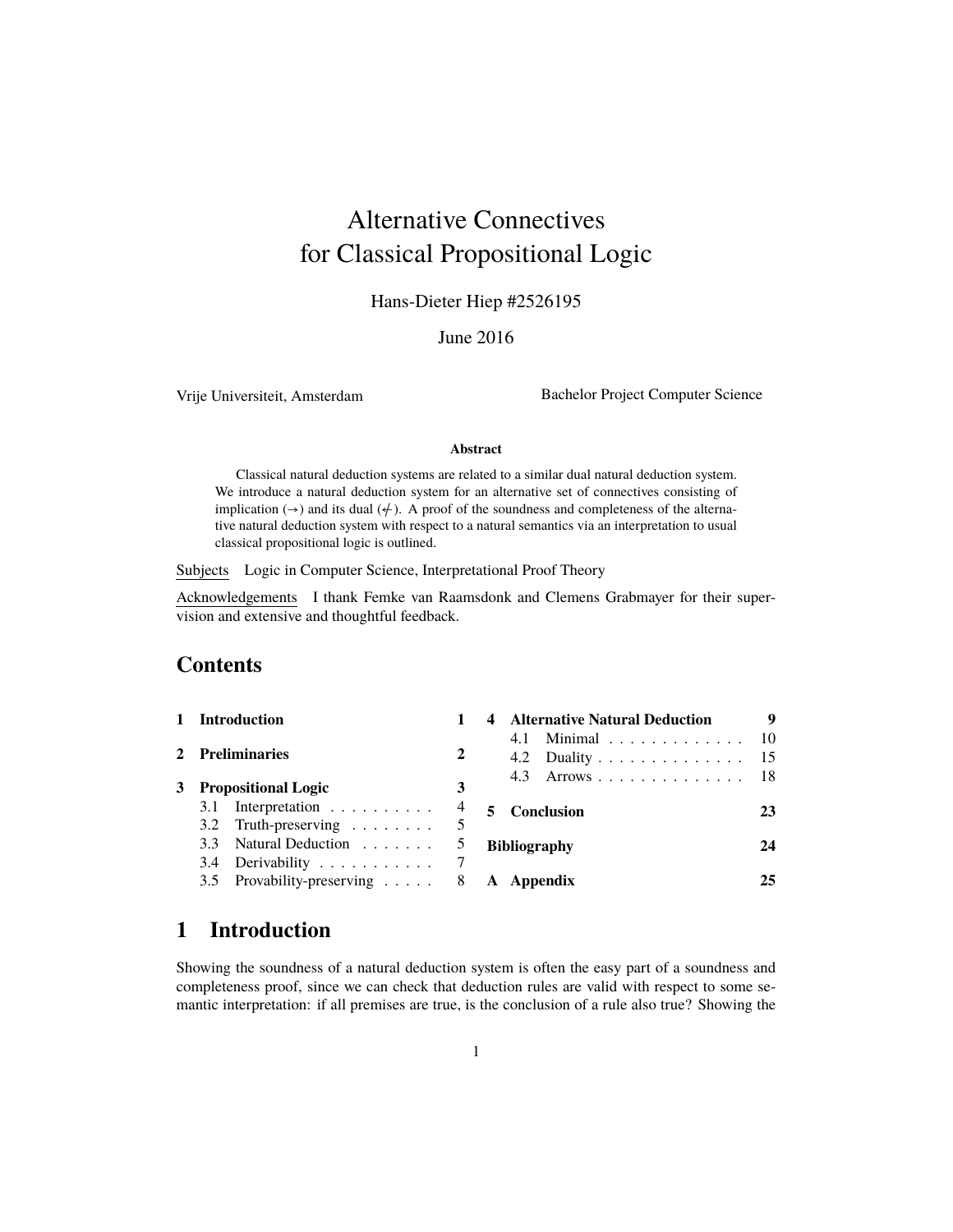completeness part is more involved: we need to provide an argument that all true formulas under a true interpretation are derivable. In this work, we explore an alternative approach to soundness and completeness proofs.

Instead of directly proving these properties of a natural deduction system, we use a framework of translating a logical system into another logical system that is already known to be sound and complete. These translations, called interpretations, have two requirements: (1) an interpretation must preserve truth, i.e. a formula represented in both systems must have the same truth value; (2) an interpretation must preserve the provability of formulas in both natural deduction systems, i.e. for all deductions of one natural deduction system, a deduction must be shown to exist in the other natural deduction system and vice versa. This framework is largely based on Grabmayer's abstract natural deduction systems [Gra05].

The motivation for writing this paper is in trying to prove correctness of Java programs. This has lead the author to several interesting papers, e.g. [RB12] [Gen33] [D'A99] [Hun33] [Smu95] [WL11], and an investigation of an alternative natural deduction system began. The paper by Riedel & Bruck was inspirational with regard to duality and partial valuations of propositional formulas. The paper of Wu  $&$  Li suggested a deep symmetry in natural deduction systems, namely to employ a dual deduction system for deducing negated formulas. Similar to Wu  $\&$  Li, the author has found an interest in category theory [ML78] and with regard to propositional logic, a system that operates purely on arrows evolved.

The structure of this paper is as follows: in Section 2 basic preliminaries are discussed. In Section 3, an exposition of propositional logic is given as usual, but the definitions are accommodating towards the introduction of the alternative natural deduction system: a semantic interpretation of formulas; functions that are truth-preserving; (abstract) natural deduction systems; the notion of derivability, and; functions that are provability-preserving. In Section 4, we explore three systems: a system that is known to be sound and complete with respect to classical semantics under certain axiom admissions, namely minimal and intuitionistic propositional logic; an argument for the duality of natural deduction systems and a conjecture connecting duality with classical semantics, and; the introduction of an alternative natural deduction system.

The reader is advised to skip Sections 2 and 3 on a first read, and to only consult those sections if no(ta)tions are unclear.

### **2 Preliminaries**

In this section, we discuss the most important basic no(ta)tions. Not all important notions will be discussed in this section. This work is a study of first-order classical propositional logic without predicates, functions, quantifiers, first-order variables. It is assumed that the reader is familiar with this kind of logic. We base our preliminaries on the work of others and use standard notation for sets, functions and sequences.

The objects we study are symbols or sets of objects or sequences of objects, and are staged at the object level, as written on paper. Our study of these objects or collections of objects takes place on the meta level, in the mind of the reader.

Set Theory By  $\varnothing$  we denote the empty set. By convention, italic uppercase roman letter are used as variables for sets. Let a set  $A$  be given. We only consider countable sets: finite sets  $A = \{\phi_1, \dots \phi_n\}$  or countably infinite sets  $A = \{\phi_1, \dots\}$ , given distinct objects  $\phi_i$  indexed by  $1 \leq i \leq n$ ). By |A| we denote the cardinality of a set, which is some fixed n for finite sets and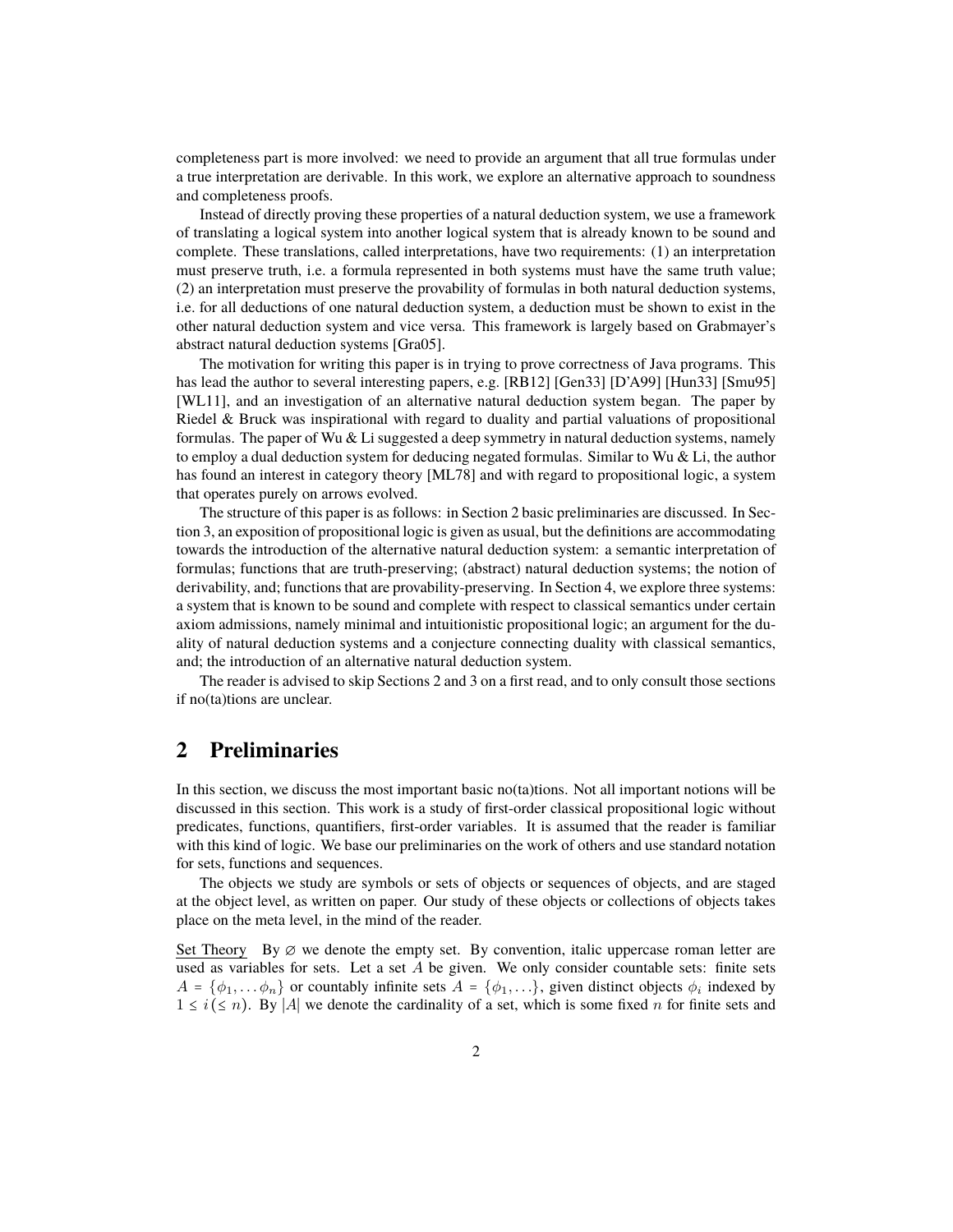$\infty$  for infinite sets. A set of cardinality 1 is called a singleton. We will use set comprehension notation  $\{\phi \mid P(\phi)\}$ . By N we denote the countably infinite set of natural numbers  $\{0, 1, \ldots\}$ .

Let two sets A and B be given. By the power set  $\mathcal{P}(A) = \{S \mid S \subseteq A\}$  we denote the set of all subsets of A. The Cartesian product  $A \times B := \{ \langle a, b \rangle \mid a \in A \text{ and } b \in B \}$  has ordered pairs  $(a, b)$  as elements. We also use extended pairs: triples, quadruples, etc., where generally  $\langle a_1, a_2, \ldots, a_n \rangle \in A_1 \times A_2 \times \cdots \times A_n$  is known as the *n*-tuple for some number  $n > 0$ . The repeated product  $A^n := \{(a_1, \ldots, a_n) \mid a_i \in A \text{ for } 1 \le i \le n\}$ , and  $A^0 := \emptyset$ , denotes the set of all *n*-tuples over the same set A for  $n \geq 0$ .

We use, in their usual meaning: the membership relation  $\epsilon$ , the subset relation  $\epsilon$ , the proper subset relation ⊂, the union operation ∪, the intersection operation ∩, and the Kleene star operation  $A^*$  :=  $A^0 \cup A^1 \cup \cdots$  for any set A. Operations and relations are not defined as objects, and we merely use them for denotation on the meta level.

Functions Let  $f : D \to C$  be a function. It is defined as a subset of  $D \times C$ , that maps  $d \in D$  to  $c \in C$  written as  $d \mapsto c$ . dom  $f := D$  is the domain and codom  $f := C$  the co-domain. For every element  $d \in D$  at most a single mapping  $d \mapsto c$  exists, regardless of  $c \in C$ . If a mapping  $d \mapsto c$ exists we say that f is defined for d. By  $f(d) = c$  we denote function application. For two functions  $g : B \to C$  and  $h : A \to B$ , the composition  $g \circ h : A \to C$  is defined as  $g \circ h(a) := g(h(a))$ . By id we denote the identity function  $id(x) = x$  for any x. Function f is total if f is defined for every  $d \in D$ , f is partial otherwise. The image of f, denoted as  $f^{\rightarrow} : \mathcal{P}(D) \rightarrow \mathcal{P}(C)$ , is defined as the set  $f^{\rightarrow}(A) = \{f(d) | d \in D \text{ and } d \in A\}$ . The pre-image of f, denoted  $f^{\leftarrow} : \mathcal{P}(C) \rightarrow \mathcal{P}(D)$ , is defined as the set  $f^{\leftarrow}(B) := \{c \mid c \in C \text{ and } f(c) \in B\}$ . The inverse of a function, denoted as  $f^{-1}: C \to \mathcal{P}(D)$ , is the pre-image of a singleton subset of the co-domain of f. We call f a bijection if every element of  $\text{codom } f^{-1}$  is a singleton, and we note the inverse as  $f^{-1}: C \to D$ .

### **3 Propositional Logic**

We will look at formulas of first-order propositional logic. Formulas are constructed from connectives and atomic, indivisible propositions. By  $A = \{a_1, ...\}$  we denote the countably infinite set of atomic propositions<sup>1</sup>, so-called propositional variables. Definition 3.1 (on the next page) is defined more abstractly than usual since we will explore different sets of connectives.

**Definition 3.1.** (*Formulas*) Let C be a set of connectives with  $C = \text{Con} \cup \text{Uni} \cup \text{Bin}$  where Con,Uni, Bin are some disjoint sets of nullary, unary, and binary connectives, respectively. Then, the set  $\mathcal{F}_C$  of formulas of propositional logic with connectives of from C is defined as the smallest set such that:

| $a \in \mathcal{F}_C$                | 11 $a \in \mathcal{A}$ ,        |                              |
|--------------------------------------|---------------------------------|------------------------------|
| $\square \in \mathcal{F}_C$          |                                 | if $\Box \in \mathrm{Con}$ , |
| $(\Box \phi) \in \mathcal{F}_C$      | if $\phi \in \mathcal{F}$       | and $\Box \in \text{Uni}$ ,  |
| $(\phi \Box \psi) \in \mathcal{F}_C$ | if $\phi, \psi \in \mathcal{F}$ | and $\Box \in \text{Bin}$ .  |

We assume C is finite. The subscript of  $\mathcal{F}_C$  is dropped if C is clear from context or unnecessary. Every connective symbol is member of at most one of the sets Con,Uni, Bin.

We use Greek lower-case letters for meta-variables of formulas. Standard connectives have their usual names: ⊤ for top,  $\perp$  for bottom,  $\neg$  for negation,  $\wedge$  for conjunction,  $\vee$  for disjunction and  $\rightarrow$  for implication. We also study a non-standard connective  $\neq$ , which we call not-implied-by.

<sup>&</sup>lt;sup>1</sup>Some authors regard  $\top$  and  $\bot$  as atomic propositions [VD83]. Here those connectives are constants, just as in [TS00].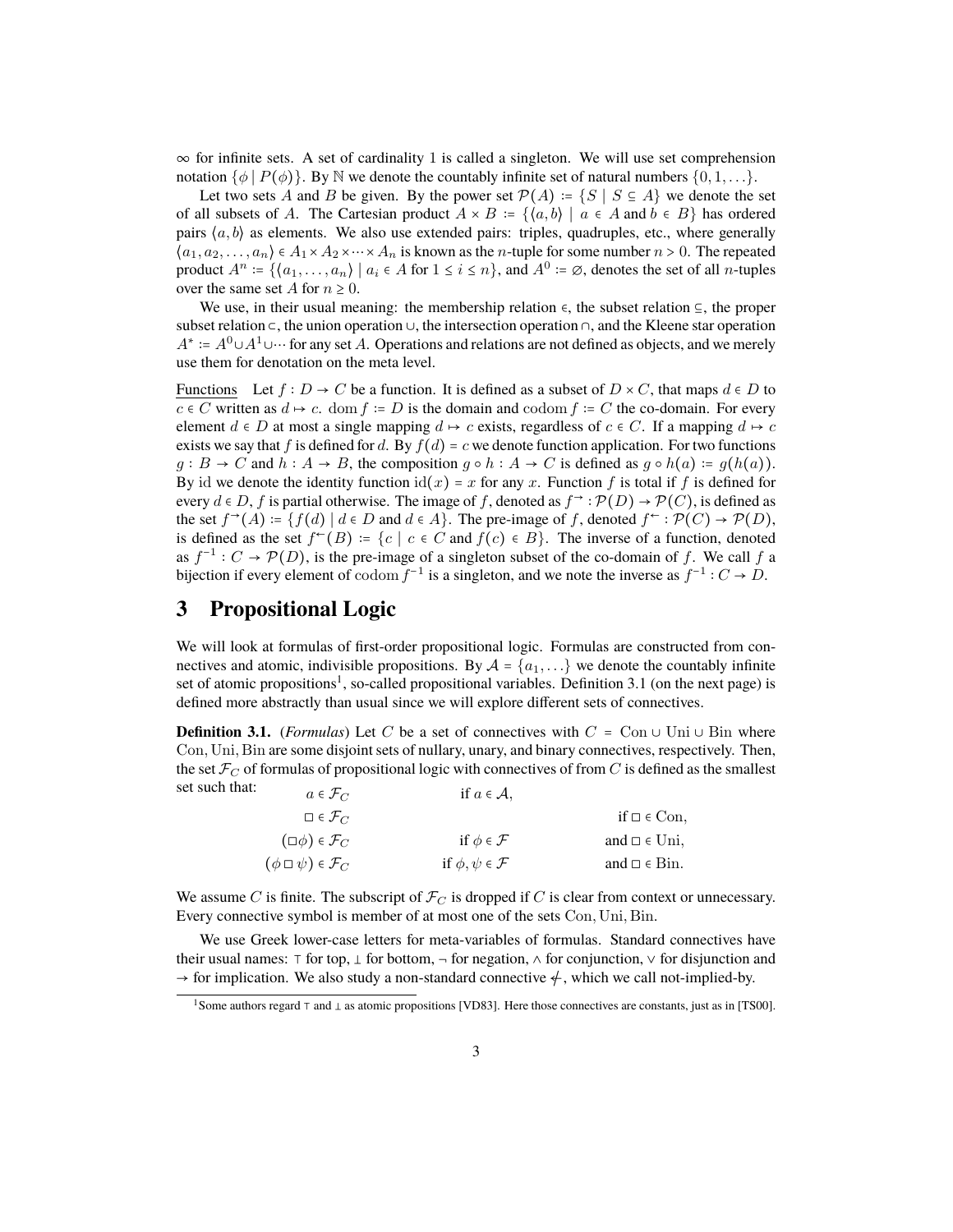**Example 3.2.** (*Standard connectives*) The set of standard connectives is  $S := \{T, \dots, \wedge, \vee, \rightarrow\}$ where Con =  $\{\tau, \bot\}$ , Uni =  $\{\neg\}$ , Bin =  $\{\wedge, \vee, \rightarrow\}$ . Then, the set of standard formulas is  $\mathcal{F}_S$ .

*Remark* 3.3*.* (*Saving on parentheses*) Formally, elements of  $\mathcal{F}_C$  have all their parentheses. We will save on the number of parentheses throughout this work: (1) we never write the outermost pair, (2) if we applied more parentheses than necessary around an otherwise valid formula  $\phi$ , we silently discard unnecessary parenthesis, e.g. ( $\phi$ ) =  $\phi$ , and (3) if other parentheses are missing we apply a usual precedence rule in the order:  $\neg, \wedge, \vee, \rightarrow, \neq$ , such that  $\neg$  binds strongly and  $\notin$  binds weakly. Every binary connective is considered right-associative, i.e.  $\phi \Box \psi \Box \chi = \phi \Box (\psi \Box \chi)$ . These informal rules are convenient and conventional.

An important relation between two formulas is the sub-formula relation. Given two formulas  $\phi, \psi \in \mathcal{F}_C$ . By the sub-formula relation  $\phi \leq \psi$  we denote that the formula  $\phi$  occurs in the construction of  $\psi$ . Every formula is a sub-formula of itself, i.e.  $\phi \leq \phi$ . The proper sub-formula relation  $\phi < \psi$  denotes  $\phi \leq \psi$  and  $\phi \neq \psi$ . A direct sub-formula is a proper sub-formula that is directly used in the construction of an outer formula. For example  $\psi \vee (\phi \rightarrow \phi)$  the two direct sub-formulas are:  $\psi$  and  $\phi \rightarrow \phi$ . Here  $\phi$  is not a direct sub-formula of the outer formula. However,  $\phi$  is a direct sub-formula of  $\phi \rightarrow \phi$ .

#### **3.1 Interpretation**

The classical interpretation of a formula is one of denotation—the ideal result of a formula (see 1.2 of [VD83] or 1.4.1 of [HR04]). We assume that atomic propositions have a known denotation, given by the primitive valuation  $v : \mathcal{A} \to \mathbb{B}$  where  $\mathbb{B} = \{0,1\}$  is the value set consisting of only two distinct symbols. We extend primitive valuations to a valuation that is a function of formulas in the definition below. Our definition also includes the non-standard connective  $\neq$ , which will be extensively studied in Sections 4.2 and 4.3.

**Definition 3.4.** (*Valuation*) We define the homomorphic *valuation* [[·]. :  $(A \rightarrow \mathbb{B}) \rightarrow \mathcal{F}_C \rightarrow \mathbb{B}$ <br>with respect to some set  $C \subseteq \{\pm 1, \ldots, \pm 1\}$ , where we extend every primitive valuation as with respect to some set  $C \subseteq \{T, \bot, \neg, \wedge, \vee, \rightarrow, \div\}$ , where we extend every primitive valuation v to a valuation for all formulas  $\llbracket \cdot \rrbracket_v : \mathcal{F}_C \to \mathbb{B}$ , such that for all  $\phi, \psi \in \mathcal{F}_C$ :

$$
\begin{array}{lll}\n\text{if } [\![\phi]\!]_v = \begin{array}{ccc} 0 & 0 & 0 \\ 1 & \text{and } [\![\psi]\!]_v = \begin{array}{ccc} 0 & 0 & 1 \\ 1 & 1 & 0 \end{array} \\
\text{if } [\![\phi]\!]_v = \begin{array}{ccc} 0 & 0 & 0 \\ 1 & \text{and } [\![\psi]\!]_v = \begin{array}{ccc} 0 & 0 & 0 \\ 0 & 0 & 0 \\ 1 & 1 & 1 \end{array} \\
\text{if } [\![\phi]\!]_v = \begin{array}{ccc} 0 & \text{and } [\![\psi]\!]_v = \begin{array}{ccc} 1 & \text{then} & [\![\phi \vee \psi]\!]_v := \begin{array}{ccc} 1 & \text{and} & 0 \\ 1 & \text{and} & 0 \end{array} \\
\text{if } [\![\phi]\!]_v = \begin{array}{ccc} 0 & \text{then} & [\![\phi \vee \psi]\!]_v := \begin{array}{ccc} 1 & \text{and} & 0 \\ 1 & \text{and} & 1 \end{array} \\
\text{if } [\![\phi]\!]_v = \begin{array}{ccc} 0 & \text{then} & [\![\neg \phi]\!]_v := \begin{array}{ccc} 0 & \text{and} & 0 \\ 1 & \text{and} & 1 \end{array} \\
\text{if } [\![\phi]\!]_v := 1, [\![\bot]\!]_v := 0, [\![a]\!]_v := v(a) \text{ for } a \in \mathcal{A}.\n\end{array}\n\end{array}
$$

Valuations can be seen as a method for computing the value of some formula. If we list all propositional variables occurring in some given formula in a table and, for every row, a unique primitive valuation  $v$  is given to the propositional variables and the column corresponding to the formula is computed using the definition above, that column contains all values the given formula can possibly have. Hence, the value of a formula depends only on the primitive valuation. Colloquially this is called the truth-table method.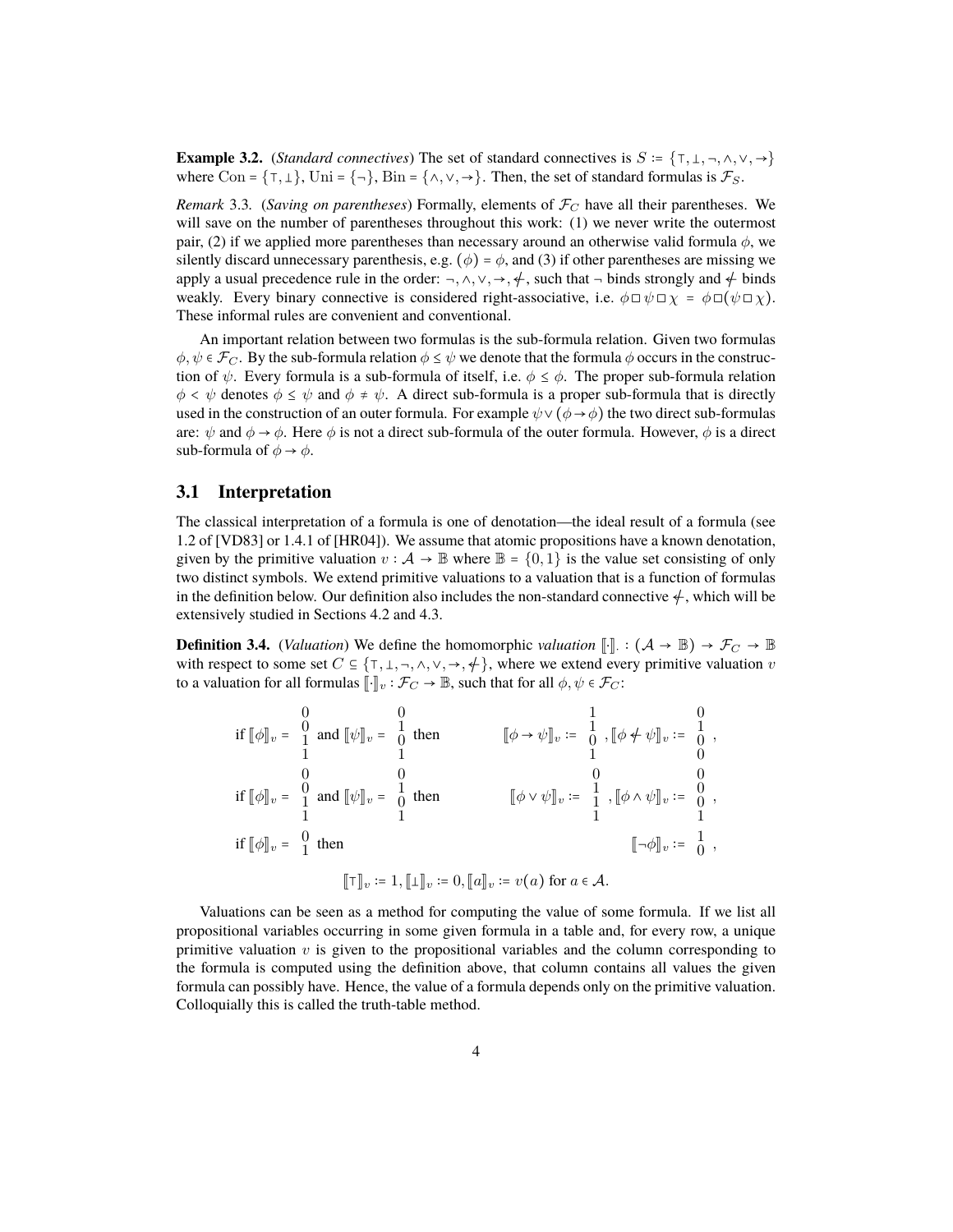**Definition 3.5.** (*Entailment*) Given a finite set of formulas  $\Gamma \subset \mathcal{F}$  and a formula  $\psi \in \mathcal{F}$ . The *entailment*  $\Gamma \vDash \psi$  holds if and only if for all primitive valuations  $v, \|\psi\|_v = 1$  if  $\|\phi\|_v = 1$  for all  $\phi \in \Gamma$ .

*Remark* 3.6*.* (*Single-element notation*) Instead of  $\{\phi_1, \dots, \phi_n\} \models \psi$  we drop the set brackets and write  $\phi_1, \ldots, \phi_n \models \psi$ . In particular, for  $\emptyset \models \psi$  we write  $\models \psi$ .

If two formulas have the same valuation, regardless of primitive valuation, we consider the formulas equivalent<sup>2</sup> as is defined below. An important subset of equivalences are tautologies: formulas equivalent to ⊺. As expected, equivalence is reflexive, transitive and symmetric.

An equivalence class is a set of formulas for which any two elements are equivalent. Equivalence and entailment are closely related since  $\phi \equiv \psi$  if and only if  $\phi \models \psi$  and  $\psi \models \phi$ .

**Definition 3.7.** (*Equivalence*) Two formulas  $\phi, \psi \in \mathcal{F}$  are *equivalent*,  $\phi \equiv \psi$ , if and only if for all primitive valuations v we have  $\llbracket \phi \rrbracket_v = \llbracket \psi \rrbracket_v$ .  $\phi$  is a tautology if and only if  $\phi \equiv \top$ .  $\phi$  is a contradiction if and only if  $\phi \equiv \bot$ .

### **3.2 Truth-preserving**

We are interested in mapping formulas constructed with non-standard connectives (or only with a subset of standard connectives) to standard formulas and vice versa. A function of formulas is an interpretation. See the definition below for a particular kind of interpretations: functions that map formulas to formulas while preserving classical semantics. We will use truth-preserving interpretations in the soundness and completeness proofs in Section 4.

**Definition 3.8.** (*Truth-preserving interpretation*) A function  $t : \mathcal{F}_C \to \mathcal{F}_D$  with respect to sets of connectives C, D is a *truth-preserving interpretation* if and only if for every entailment  $\Gamma \models \psi$  it holds that  $t(\Gamma) \models t(\psi)$ .

By the identity interpretation we mean an interpretation function that is recursive in direct sub-formulas and maps connectives to themselves, i.e.  $t(\square) = \square$  for  $\square \in \text{Con}$ ,  $t(\square \phi) = \square t(\phi)$  for  $\Box \in$  Uni and  $t(\phi \Box \psi) = t(\phi) \Box t(\psi)$  for  $\Box \in$  Bin.

**Example 3.9.** There is an interpretation called material implication that is an identity interpretation except for the implication connective where  $t(\phi \rightarrow \psi) = \neg t(\phi) \vee t(\psi)$ . Similarly, another interpretation is called intuitive negation and is an identity interpretation except for the negation connective where  $t(\neg \phi) = t(\phi) \rightarrow \bot$ . We can check that these interpretations are truth-preserving by the truth-table method, see Figure 2.

### **3.3 Natural Deduction**

A precise description of natural deduction systems in the form of trees is given similar to [TS00]. For a more basic introduction, see [HR04] pp. 5–29. We assume the reader is familiar with proof trees and their terminology. In this section we define a natural deduction system Nc with respect to formulas in  $\mathcal{F}_S$ , viz. standard natural deduction. In later sections we also define natural deduction systems for formulas constructed from other sets of connectives. We introduce the notion of natural

<sup>&</sup>lt;sup>2</sup>Some authors[HR04] define equivalence in terms of entailment, i.e.  $\phi = \psi$  if and only if  $\phi \models \psi$  and  $\psi \models \phi$ . Another author[VD83] defines equivalence as a connective  $\leftrightarrow$ .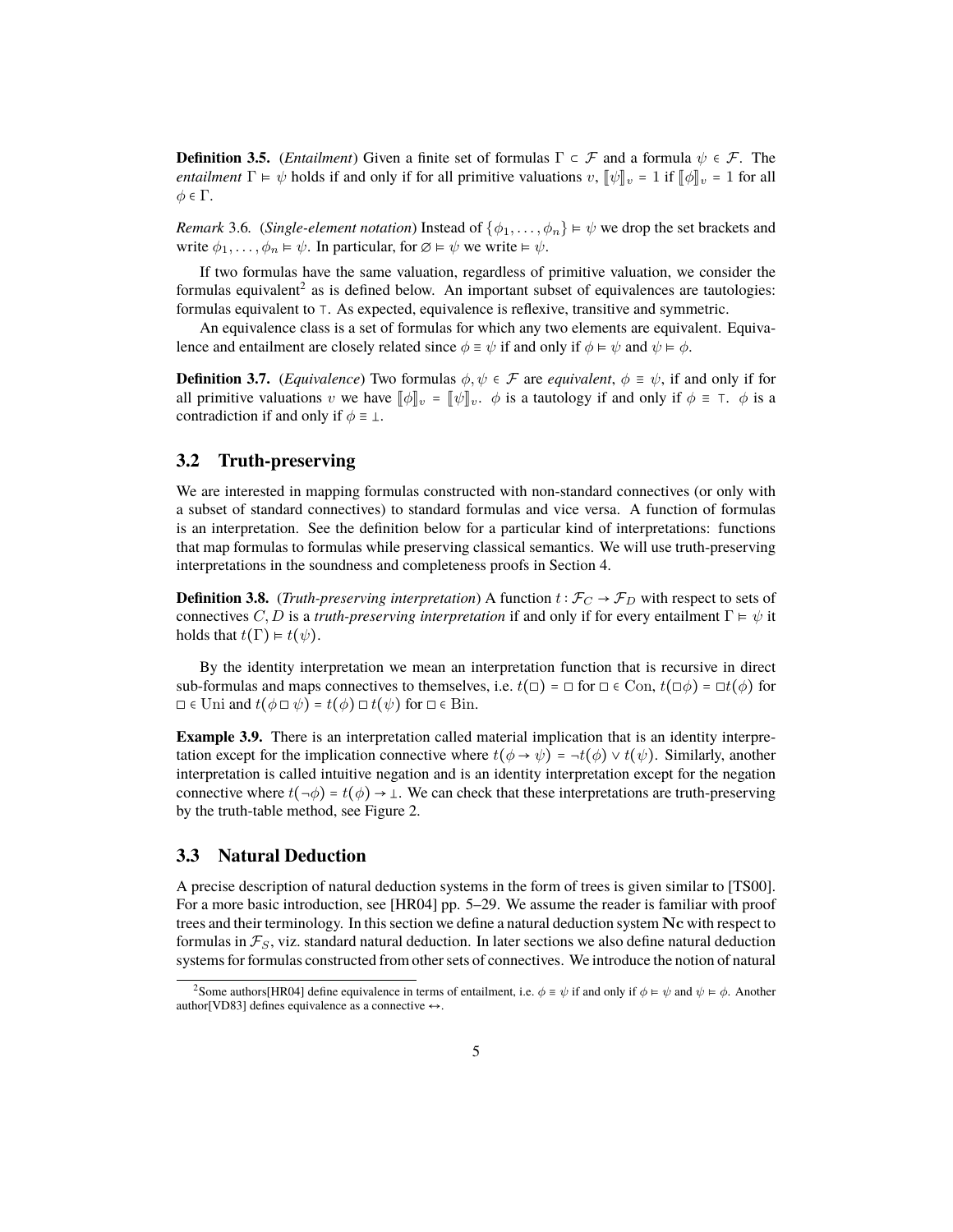deduction systems abstractly, that is useful for defining non-standard natural deduction systems. For a formal account of abstract natural deduction systems see Appendix B.2 of [Gra05].

A natural deduction system with respect to a set of formulas  $\mathcal{F}_C$  consists of rules and axioms, where *axioms are special rules with no premises*. An instantiation of a rule has for each formula meta-variable an actual substituted element of  $\mathcal{F}_C$ ; an abstract rule is represented by the set of all instantiations of the rule. A rule application (either abstract or instantiated) is a rule where for each deduction meta-variable and marker meta-variable an actual element is substituted. Conclusions of rules may only use connectives in the set C. Applications of instantiated rules are deductions. See Figure 1 for an abstract deduction.

Deductions are represented by proof trees constructed from leafs and nodes where nodes are labeled by some rule. Assumptions are formulas in  $\mathcal{F}_C$  and can occur only at the leafs of a proof tree. The number of branches of a node is equal to the number of premises of a rule. We assume a countably infinite set of markers, for which we use the letters  $u, w$  and use natural numbers as instantiations. Assumptions may be marked, e.g.  $\phi^u$ , which are used by rules to close assumptions.

Rules are displayed graphically, either instantiated in a deduction or as a prescription of rules of a deduction system. Rules consists zero or a finite number of premises, which are deductions themselves, and each having a formula as conclusion and a finite number of marked formula occurrences, represented by the leafs of a proof tree. Let us consider a meta-notation for rule  $\mathcal{R}$ :

$$
\begin{array}{ll}\n[\psi_1]^{u_1} & [\psi_n]^{u_n} \\
\mathcal{D}_1 & \mathcal{D}_n \\
\underline{\phi_1} & \cdots & \underline{\phi_n} \\
\psi & \mathcal{R}, u_1, \ldots, u_n\n\end{array}
$$

The notation of the premises has the following meaning, for all i: deduction  $\mathcal{D}_i$  has  $\phi_i$  as conclusion (note that  $\phi_i$  is part of  $\mathcal{D}_i$ ). Deduction  $\mathcal{D}_i$  has a set  $[\psi_i]^{u_i}$  consisting of formula occurrences of  $\psi_i$  that are marked by  $u_i$ . The markers written after the name of the rule denote that the formula occurrences with the same marker are closed by the application of this rule. We drop the set  $[\psi_i]^{u_i}$  and marker  $u_i$  if the rule does not close open assumptions for that premise, i.e. we let  $[\psi_i]^{u_i} := \emptyset$  if the *i*-th premise does not close assumptions.

What systems are natural deduction systems is subject of debate, see [Pel99] for a history. We will call something a natural deduction system if it is traditionally called so. Otherwise, we have that a natural deduction system has at least one rule which closes at least one assumption.

We say "a proof tree is constructed inductively," to mean that it is defined similar to Definition 3.10 with respect to induction and for brevity will we only show the rules. We denote  $D^{(+\mathcal{R})}$  for a new natural deduction system in which  $R$  is added to an existing natural deduction system  $D$  as a new rule, and similarly  $\mathbf{D}^{(-\mathcal{R})}$  for a natural deduction system in which  $\mathcal R$  is subtracted.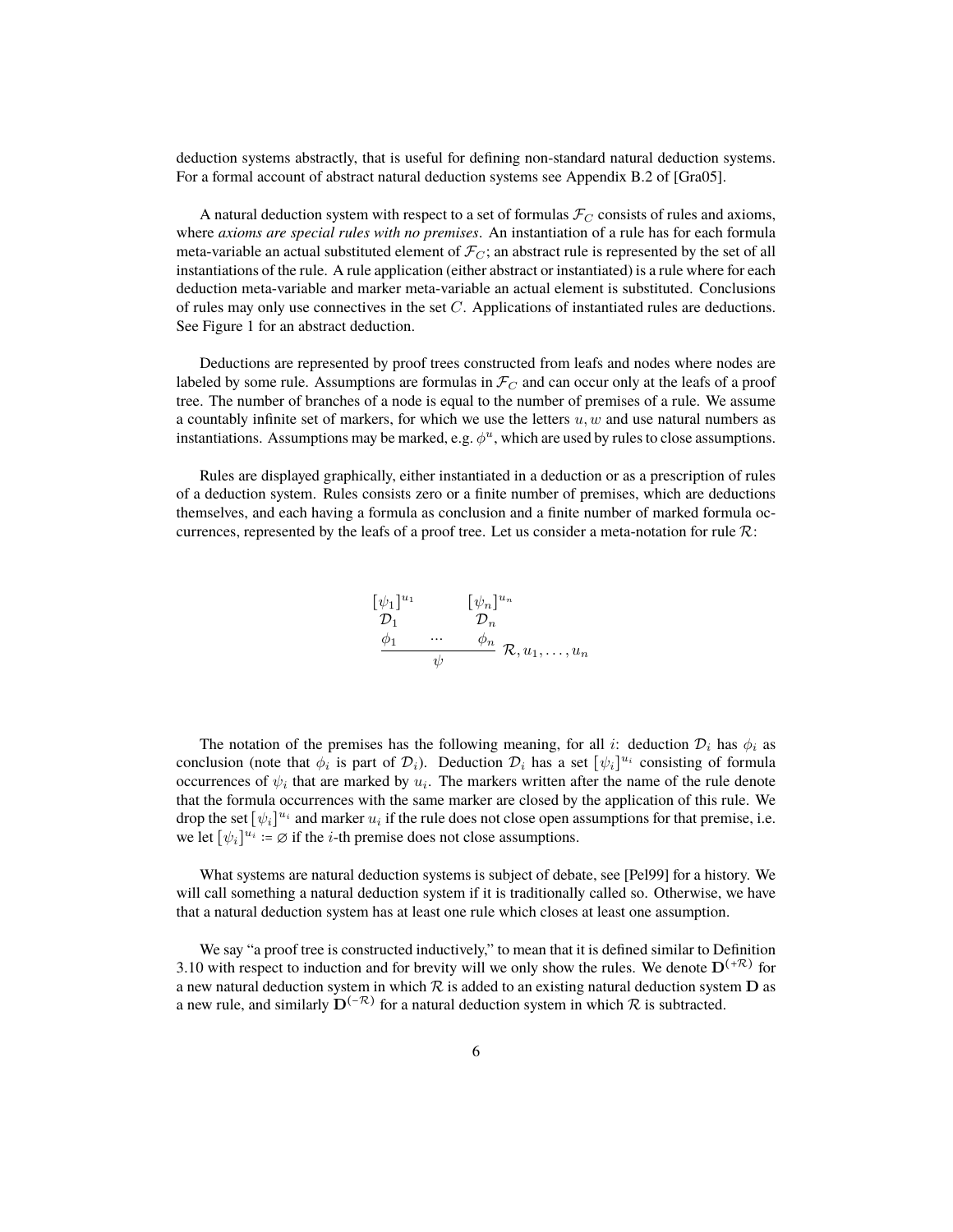$$
\frac{\phi^3 \to \phi^2}{\frac{1}{\psi} \downarrow_e}
$$
\n
$$
\frac{\frac{1}{\psi} \downarrow_e}{\frac{1}{\phi} \vee \neg \phi} \text{ LEM } \frac{(\phi \to \psi) \to \phi^0 \quad \frac{\psi}{\phi \to \psi} \to_{i,3}^3}{\frac{\phi}{((\phi \to \psi) \to \phi) \to \phi} \to_{i,0}^1}
$$

Figure 1: An abstract proof tree of Peirce's Law without open assumptions, for any  $\phi, \psi \in \mathcal{F}_S$  that has the conclusion  $((\phi \rightarrow \psi) \rightarrow \phi) \rightarrow \phi$ .

**Definition 3.10.** A proof tree of a natural deduction system Nc with respect to  $\mathcal{F}_S$  is constructed inductively: (1) a single formula occurrence  $\phi \in \mathcal{F}_S$  with a marker is a single-node proof tree that represents the deduction with conclusion  $\phi$  and a set of open assumptions containing only  $\phi$ ; (2) as shown by the rules below, given that  $D, D', D''$  are proof trees of Nc, two markers  $u, w$ , and  $\phi, \psi, \chi \in \mathcal{F}_S$ .

D φ D′ ψ φ ∧ ψ ∧i D φ ∧ ψ φ ∧e<sup>1</sup> D φ ∧ ψ ψ ∧e<sup>2</sup> D φ φ ∨ ψ ∨i<sup>1</sup> D ψ φ ∨ ψ ∨i<sup>2</sup> D φ ∨ ψ [φ] u [ψ] w D′ χ D′′ χ χ ∨e, u, w [φ] u D ψ φ → ψ →i , u D φ → ψ D′ φ ψ →e D φ e D φ D′ ¬φ ¬e [φ] u D ¬φ ¬i , u φ ∨ ¬φ LEM ⊺ ⊺i

**Example 3.11.** Continuing with Example 3.9, we may leave out the rules  $\neg_i$  and  $\neg_e$  if we interpret negation as an intuitive negation: then the rule of  $\neg_i$  becomes an instance of  $\neg_i$  and  $\neg_e$  and instance of  $\rightarrow_e$ . Indeed, this results in the system  $Nc^{(-\rightarrow_i -e)}$ .

### **3.4 Derivability**

Remark that deductions may still have open assumptions: a proof tree with on its leafs formula occurrences that are not closed by any rule in the construction. For example in Figure 1 the upper right proof tree with conclusion  $\phi \to \psi$  still has  $\neg \phi^2$  as marked formula occurrence that is not closed by any rule.

**Definition 3.12.** The set open of marked formula occurrences is defined for all proof trees as:

$$
\text{open}(\phi^u) \coloneqq \{\phi^u\},
$$
  
open
$$
\begin{pmatrix} [\psi_1]^{u_1} & [\psi_n]^{u_n} \\ \mathcal{D}_1 & \mathcal{D}_n \\ \frac{\phi_1}{\psi} & \cdots & \phi_n \\ \frac{\phi_1}{\psi} & \mathcal{R}, u_1, \ldots, u_n \end{pmatrix} \coloneqq \bigcup_{i=1}^n \text{open}(\mathcal{D}_i) \setminus [\psi_i]^{u_i}.
$$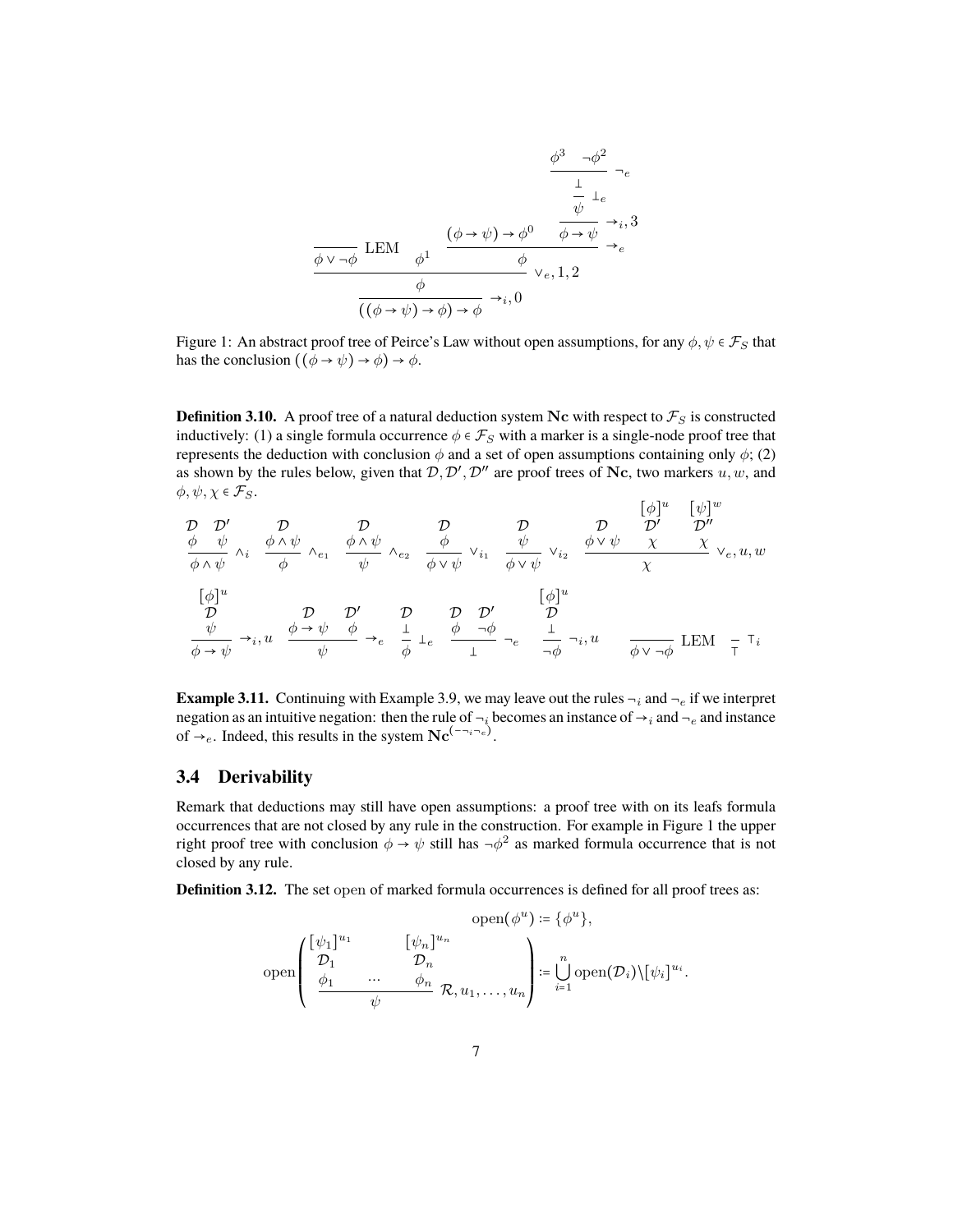| $\llbracket \psi \rrbracket_v$ | $[\![\phi \to \psi]\!]_v \quad [\![\neg \phi \lor \psi]\!]_v \mid [\![\neg \phi]\!]_v \quad [\![\phi \to \bot]\!]_v$ |  |
|--------------------------------|----------------------------------------------------------------------------------------------------------------------|--|
|                                |                                                                                                                      |  |
|                                |                                                                                                                      |  |
|                                |                                                                                                                      |  |
|                                |                                                                                                                      |  |

Figure 2: Truth-table method for checking equivalence of two truth-preserving interpretations: material implication and intuitive negation, respectively.

Marked formula occurrences still have the mark attached to the formula, hence two formulas that are the same with different marks are different elements in the image of open. We also have the set of open assumptions with respect to a proof tree D, viz. openset $(\mathcal{D}) = \{ \phi \mid \phi^u \in \text{open}(\mathcal{D}) \},$ which discards all marks of formula occurrences.

**Example 3.13.** Consider the proof tree (left) and its open marked formula occurrences (right).

| $\phi^2$ $\phi^3$                                                         | $\{\phi^2\}$ $\{\phi^3\}$            |
|---------------------------------------------------------------------------|--------------------------------------|
| $\overline{\phi \wedge \phi}$                                             | $\{\phi^2, \phi^3\}$<br>$\{\psi^1\}$ |
| $\overline{\psi \wedge \phi \wedge \phi}$                                 | $\{\psi^1, \phi^2, \phi^3\}$         |
| $\psi \rightarrow \psi \land \phi \overline{\land \phi} \rightarrow i, 1$ | $\{\phi^2,\phi^3\}$                  |

It has  $\{\phi^2,\phi^3\}$  as open marked formula occurrences and has  $\{\phi\}$  as set of open assumptions.

**Definition 3.14.** (*Derivability*) For any deduction system **D**, a formula  $\psi \in \mathcal{F}$  is *derivable* with respect to a finite set of formulas  $\Gamma\in\mathcal F,$  denoted by  $\Gamma\mid_{\overline{\mathbb D}}\psi$  if and only if a deduction  $\mathcal D$  of system **D** exists with conclusion  $\psi$  and a set of open assumptions  $\Gamma$  = openset( $\mathcal{D}$ ).

*Remark* 3.15*.* (*Single-element notation*) Similar to Remark 3.6, instead of  $\{\phi_1, \ldots, \phi_n\} \vdash \psi$  we drop the set brackets and write  $\phi_1, \ldots, \phi_n \vdash \psi$ . In particular  $\emptyset \vdash \psi$  is written as  $\vdash \psi$ .

**Definition 3.16.** (*Soundness and completeness*) A deduction system D is *sound* with respect to entailment if and only if derivability implies entailment, i.e.  $\Gamma \models \psi \Rightarrow \Gamma \vdash \psi$ . Similarly, deduction system D is *complete* with respect to entailment if and only if entailment implies derivability, i.e.  $\Gamma \vdash \psi \Rightarrow \Gamma \vDash \psi.$ 

Finally, we assume that the reader is familiar with the following theorem.

**Theorem 3.17.** Nc *is sound and complete with respect to*  $\models$ *, i.e. for all*  $\Gamma \subset \mathcal{F}_S$  *and*  $\psi \in \mathcal{F}_S$  *it holds that*  $\Gamma \vert_{\overline{Nc}} \psi$  *if and only if*  $\Gamma \vDash \psi$ *.* 

### **3.5 Provability-preserving**

Similar to Section 3.2, we are interested in mapping formulas constructed with non-standard connectives (or only with a subset of standard connectives) to standard formulas and vice versa. A function of formulas is an interpretation. See the definition below for a particular kind of interpretations: functions that map formulas to formulas while preserving provability. We will use provability-preserving interpretations in the soundness and completeness proofs in Section 4.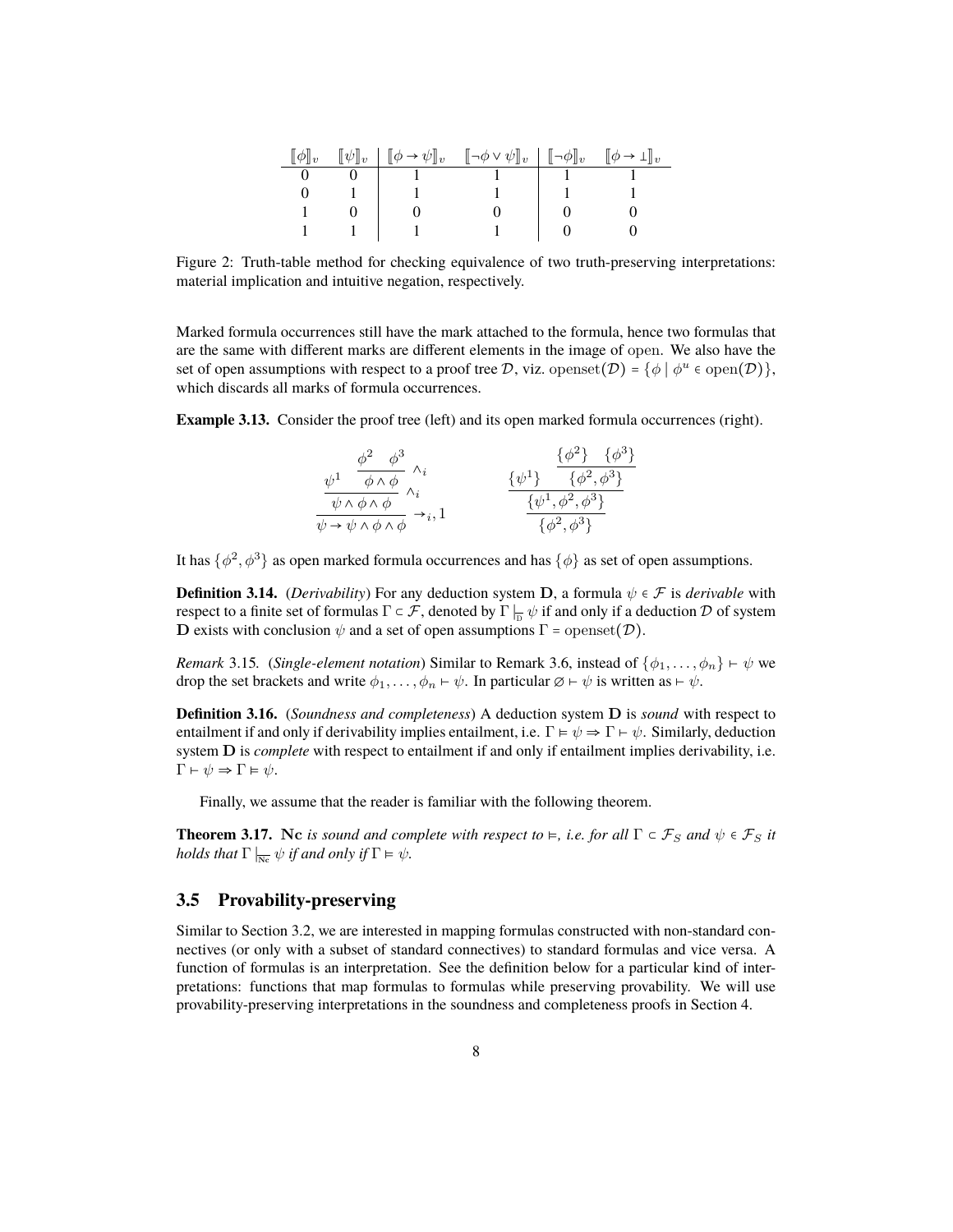**Definition 3.18.** (*Provability-preserving interpretation*) Given two natural deduction systems C with respect to  $\mathcal{F}_C$  and **D** with respect to  $\mathcal{F}_D$ . A function  $t : \mathcal{F}_C \to \mathcal{F}_D$  is a *provability-preserving interpretation* if and only if a derivation of  $C$  implies a derivation of  $D$  for which the function  $t$ is applied to every open assumption and the conclusion, i.e.  $\Gamma\mid_{\overline{\text{C}}}\psi$  implies  $t(\Gamma)\mid_{\overline{\text{D}}}t(\psi).$ 

**Example 3.19.** Continuing with Example 3.11, we can see that intuitive negation of Example 3.9 is also a provability-preserving interpretation, shown by the derivations below. Since the interpretation is both truth-preserving and provability-preserving, we can extend the soundness property of Nc to  $Nc^{(-\gamma_i-\epsilon)}$ . We explore this idea in the next section!

$$
\begin{array}{ccccccc}\n\mathcal{D} & \mathcal{D}' & & \mathcal{D} & \mathcal{D}' & & \left[\phi\right]^u & & \left[\phi\right]^u \\
\frac{\phi & \neg \phi}{\bot} & \neg_e & \Rightarrow & \frac{\phi \to \bot & \phi}{\bot} & \rightarrow_e & & \frac{\bot}{\neg \phi} & \neg_i, u & \Rightarrow & \frac{\bot}{\phi \to \bot} & \rightarrow_i, u\n\end{array}
$$

**Example 3.20.** Post has shown that for  $\mathcal{F}_{\{\neg, \lor\}}$  a sound and complete deduction system exists [Pos21]. In his system,  $\phi \wedge \psi$  is defined as  $\neg(\neg \phi \vee \neg \psi)$ , and  $\phi \rightarrow \psi$  is defined as  $\neg \phi \vee \psi$ . However, his system could not be considered a natural deduction system, since it had no closing of open assumptions.

### **4 Alternative Natural Deduction**

In this section we explore the interpretation of rules of one natural deduction systems as derivations of another natural deduction system. We work towards the soundness and completeness with respect to entailment by showing a mechanical transformation of proof trees. We first introduce the notion of similarity,  $C \simeq D$  as an equivalence relation between two natural deduction systems from which we can prove the soundness and completeness of one by the other and vice versa. We also introduce the more strict notion of natural deduction system equivalence, C ∼ D, as a subset of the similarity relation  $C \simeq D$ . Then, in the following three subsections we show:

- 1. minimal formulas  $\mathcal{F}_M$ , the minimization interpretation  $\cdot^{\dagger}$ , two natural deduction systems **Ni** and **Nm** and two axioms PL and DN, and  $Nc \approx Ni^{(+WPL)} \sim Nm^{(+DN)}$ ;
- 2. extended formulas  $\mathcal{F}_E$ , the dual interpretation  $\cdot^d$ , a dual natural deduction system  $\mathbf{Nc}^d$ , the similarity  $Nc \simeq Nc^d$  and a conjecture with respect to classical semantics;
- 3. arrow formulas  $\mathcal{F}_A$  consisting of only the connectives  $\rightarrow$ ,  $\neq$ , an alternative natural deduction system Na, and Na  $\simeq$  Nm<sup>(+DN)</sup> and, therefore, the soundness and completeness of Na with respect to classical semantics by  $\mathbf{Na} \simeq \mathbf{Nm}^{(+\text{DN})} \sim \mathbf{Ni}^{(+\text{WPL})} \simeq \mathbf{Nc}$ .

We recall that truth-preserving interpretations are functions  $t : \mathcal{F}_C \to \mathcal{F}_D$  for which  $\Gamma \models \psi$  implies  $t(\Gamma) \models t(\psi)$ , see Definition 3.8. We also recall that provability-preserving interpretations, with respect to two natural deduction systems C on  $\mathcal{F}_C$  and D on  $\mathcal{F}_D$ , are functions  $t : \mathcal{F}_C \to \mathcal{F}_D$  for which  $\Gamma\mid_{\overline{\mathbb{C}}}\psi$  implies  $t(\Gamma)\mid_{\overline{\mathbb{D}}}t(\psi)$ , see Definition 3.18.

Similarity and equivalence of natural deduction systems are with respect to, in the general case, two interpretations  $t_1$  and  $t_2$ . Interpretations are used in similarity as mapping formulas between two natural deduction systems, as defined below.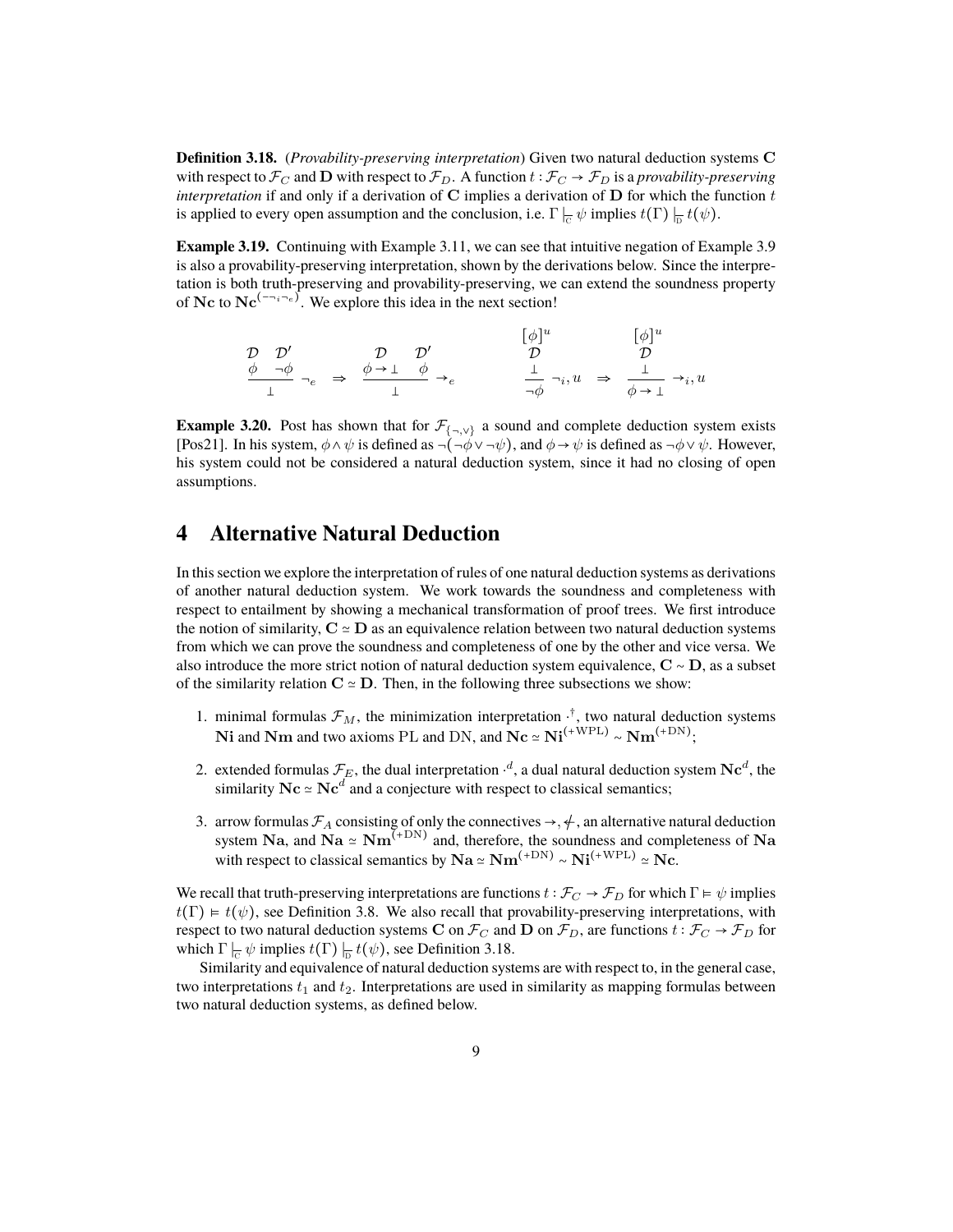**Definition 4.1.** (*Similarity*) Let two natural deduction systems C, with respect to  $\mathcal{F}_C$ , and D, with respect to  $\mathcal{F}_D$ , be given. C and D are *similar*, C  $\simeq$  D, with respect to two interpretations  $s: \mathcal{F}_C \to \mathcal{F}_D$  and  $t: \mathcal{F}_D \to \mathcal{F}_C$  if and only if for all  $\Gamma \subseteq \mathcal{F}_C$  and  $\psi \in \mathcal{F}_C$  the derivation  $\Gamma \mid_{\mathcal{C}} \psi$ implies  $s(\Gamma) \Big|_D s(\psi)$  and for all  $\Gamma \subseteq \mathcal{F}_D$  and  $\psi \in \mathcal{F}_D$  the derivation  $\Gamma \Big|_D \psi$  implies  $t(\Gamma) \Big|_C t(\psi)$ .

We define *equivalence* as strict similarity, in which only one interpretation is given that is a bijection, and the other is the inverse, i.e.  $t = s^{-1}$ . A typical bijection is the identity function  $id = id^{-1}.$ 

We also outline the notions of rule admissibility<sup>3</sup> and rule derivability. These notions are useful, as we make extensive use of rule derivability in the following subsections. We say that a rule  $R$  is admissible in some natural deduction system  $D$  if and only if  $D$  is equivalent with respect to id to  $\bf{D}^{(+R)}$ . In contrast, a rule  $\cal{R}$  is derivable in  $\bf{D}$  if and only if there exists an abstract proof tree in  $D$  with as open assumptions the premises of  $R$  and as conclusion the conclusion of  $\mathcal R$ , and also mimics the closing of assumptions of  $\mathcal R$ . Indeed, whenever a rule  $\mathcal R$  is derivable in D, it also means that  $R$  is admissible in D, but the converse need not hold, see Lemma B.2.24 in [Gra05].

Finally, we also consider the interpretation of rules of a natural deduction system. Given some interpretation t and natural deduction system D, the natural deduction system  $D<sup>t</sup>$  has and only has, for every rule of  $D$ , a rule where  $t$  is applied to the formulas of premises and assumptions and the conclusion.

#### **4.1 Minimal**

In this section we consider formulas  $\mathcal{F}_M$  constructed by the set of connectives  $M = \{\rightarrow, \perp\}$ , which we call minimal formulas. We define two *interpretations*, and show they are truth-preserving, since Definition 3.4 also applies for  $\mathcal{F}_M$ . We define two *natural deduction systems* Nm and Ni together with two axioms DN and WPL. We finally show the *equivalence*  $\mathrm{Ni}^{(+\mathrm{WPL})} \sim \mathrm{Nm}^{(+\mathrm{DN})}$  and that the interpretations are provability-preserving to show the *similarity*  $Nc \approx Ni^{(+WPL)}$ .

Interpretations One the two interpretations is given in the definition below. For an intuitive explanation of this interpretation, refer to Section 4.3. Since minimal formulas are a subset of standard formulas, we let the other interpretation be id.

**Definition 4.2.** For any formula  $\phi$  we inductively construct a formula  $\phi^{\dagger}$  by  $\cdot^{\dagger}$  :  $\mathcal{F}_C \to \mathcal{F}_M$ , with respect to some  $C \subseteq \{T, \bot, \neg, \wedge, \vee, \rightarrow, \neq\}$ :

| $a^{\dagger}$ := a for all $a \in \mathcal{A}$ , | $(\neg \phi)^{\dagger}$ := $\phi^{\dagger} \rightarrow \bot$                                                                                | for all $\phi \in \mathcal{F}_C$ ,       |
|--------------------------------------------------|---------------------------------------------------------------------------------------------------------------------------------------------|------------------------------------------|
| $T^{\dagger} := \bot \rightarrow \bot$ ,         | $(\phi \land \psi)^{\dagger} := (\psi^{\dagger} \rightarrow (\psi^{\dagger} \rightarrow \phi^{\dagger}) \rightarrow \bot) \rightarrow \bot$ | for all $\phi, \psi \in \mathcal{F}_C$ , |
| $\bot^{\dagger} \coloneqq \bot,$                 | $(\phi \vee \psi)^{\dagger} := (\phi^{\dagger} \rightarrow \psi^{\dagger}) \rightarrow \psi^{\dagger}$                                      | for all $\phi, \psi \in \mathcal{F}_C$ , |
|                                                  | $(\phi \rightarrow \psi)^{\dagger}$ := $\phi^{\dagger} \rightarrow \psi^{\dagger}$                                                          | for all $\phi, \psi \in \mathcal{F}_C$ , |
|                                                  | $(\phi \notin \psi)^{\dagger} \coloneqq (\psi^{\dagger} \rightarrow \phi^{\dagger}) \rightarrow \bot$                                       | for all $\phi, \psi \in \mathcal{F}_C$ . |

The interpretation of  $\neg \phi \lor \phi \in \mathcal{F}_S$  is interesting because it is interpreted as  $((\phi \rightarrow \bot) \rightarrow \phi) \rightarrow \phi \in \mathcal{F}_S$  $\mathcal{F}_M$ , called Weak Peirce's Law in [AH03], an instance of Peirce's Law if  $\psi = \bot$ .

<sup>&</sup>lt;sup>3</sup>We assume rule admissibility here is admissibility with respect to the consequence relation in terms of Grabmayer's thesis.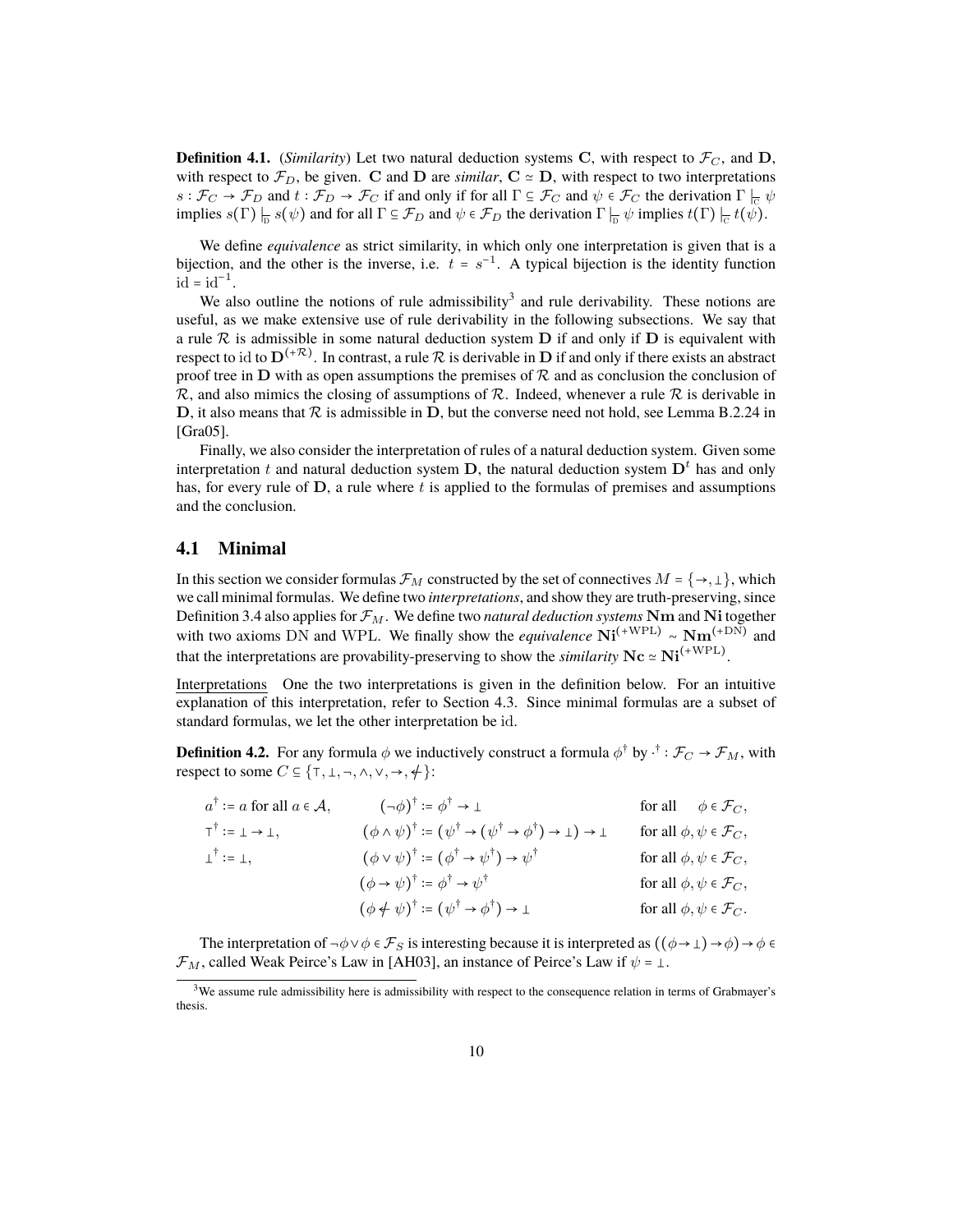**Proposition 4.3.** *Given*  $\phi \in \mathcal{F}_S$ *, it holds that*  $[\![\phi]\!]_v = [\![\phi^\dagger]\!]_v$  *for all primitive valuations v*.

*Proof.* Checked by the truth-table method. We show by induction that the interpretation is truthpreserving: the base-cases are trivial and induction hypothesis is  $[\![\phi]\!]_v = [\![\phi^\dagger]\!]_v$ , and  $[\![\psi]\!]_v = [\![\psi^\dagger]\!]_v$ .

|  |  | $[\![\psi]\!]_v \left[ [\![\neg \phi]\!]_v \quad [\![\phi^\dagger \to \bot]\!]_v \right] [\![\phi \vee \psi]\!]_v \quad [\![ (\phi^\dagger \to \psi^\dagger) \to \psi^\dagger]\!] \mid \text{etc.}$ |  |
|--|--|-----------------------------------------------------------------------------------------------------------------------------------------------------------------------------------------------------|--|
|  |  |                                                                                                                                                                                                     |  |
|  |  |                                                                                                                                                                                                     |  |
|  |  |                                                                                                                                                                                                     |  |
|  |  |                                                                                                                                                                                                     |  |

Natural Deduction Systems Below, we define two natural deduction systems, Nm and Ni, for minimal logic and intuitionistic logic, respectively. These are not equivalent since the rule  $\perp_e$  of Ni is not derivable in Nm.

**Definition 4.4.** A proof tree of Nm with respect to  $\mathcal{F}_M$  is constructed inductively with the rules:

$$
\begin{array}{ccc}\n[\phi]^u & & \mathcal{D} & \mathcal{D}' \\
\frac{\psi}{\phi \to \psi} & \to_i, u & \phi \to \psi & \phi \\
\end{array} \to_e
$$

*Remark* 4.5. **Nm** is actually defined with respect to  $\mathcal{F}_{M\setminus\{1\}}$ . But, as we will see, we need  $\perp$  for the axiom DN.

**Definition 4.6.** A proof tree of Ni with respect to  $\mathcal{F}_M$  is constructed inductively with the rules:

$$
\begin{array}{ccc}\n[\phi]^u & & & \mathcal{D} & \mathcal{D}' & \mathcal{D} \\
\frac{\psi}{\phi \to \psi} & \rightarrow_i, u & & \frac{\phi \to \psi & \phi}{\psi} \to_e & & \frac{1}{\phi} \perp_e\n\end{array}
$$

**Definition 4.7.** We define the following axioms:

$$
\frac{\overline{((\phi \to \bot) \to \bot) \to \phi}}{\overline{((\phi \to \bot) \to \phi) \to \phi}} \text{ WPL}
$$

*Remark* 4.8*.* In Nm it does not hold that Peirce's Law is derivable from WPL [AH03], but in Ni it does hold, i.e.  $Ni^{(+WPL)} \sim Ni^{(+PL)}$  for some axiom PL with as conclusion Peirce's Law. We leave this as an exercise for the reader.

Equivalence We show that the equivalence  $\mathrm{Ni}^{(+\mathrm{WPL})} \sim \mathrm{Nm}^{(+\mathrm{DN})}$  holds. In all following proofs we assume that there is an unlimited supply of unused distinct markers  $u_1, u_2, \ldots$ 

Lemma 4.9.  $\text{Nm}^{(+\text{DN})} \sim \text{Ni}^{(+\text{WPL})}$ 

*Proof.* We show that id is a provability-preserving interpretation from  $Nm^{(+DN)}$  to  $Ni^{(+WPL)}$ and vice versa. ( $\Rightarrow$ ) Given a derivation  $\Gamma \vdash \psi$  of  $\text{Nm}^{(+DN)}$ , we show a derivation  $\Gamma \vdash \psi$  of  $Ni<sup>(+WPL)</sup>$ , by showing that all rules of the former are derivable in the latter.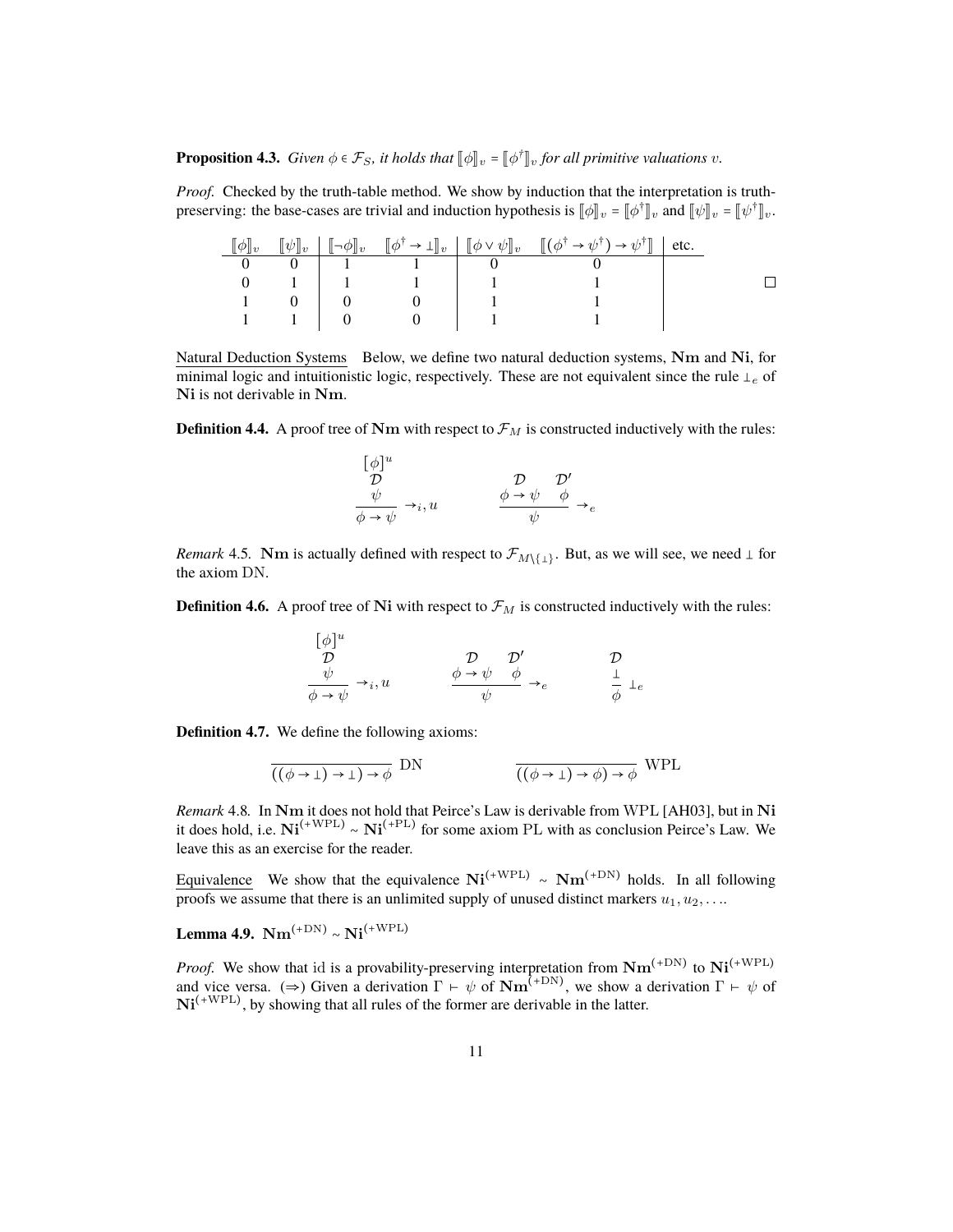Rules  $\rightarrow_i$  and  $\rightarrow_e$  are trivial. The axiom DN of  $\text{Nm}^{(+\text{DN})}$  is derivable in  $\text{Ni}^{(+\text{WPL})}$ :

$$
\frac{(\phi \to \bot) \to \bot^{u_1} \quad \phi \to \bot^{u_2}}{\frac{\bot}{\phi} \quad \bot_e}
$$
\n
$$
\frac{\frac{\bot}{\phi} \quad \bot_e}{((\phi \to \bot) \to \phi) \to \phi} \quad \text{WPL} \qquad \frac{\phi}{(\phi \to \bot) \to \phi} \to_{i} u_2
$$
\n
$$
\frac{\phi}{((\phi \to \bot) \to \bot) \to \phi} \to_{i} u_1
$$

We verify that the deduction has no open assumptions.

( $\Leftarrow$ ) Given a derivation  $\Gamma \vdash \psi$  of  $\mathrm{Ni}^{(+\mathrm{WPL})}$ , we show a derivation  $\Gamma \vdash \psi$  of  $\mathrm{Nm}^{(+\mathrm{DN})}$ , by showing that all rules of the former are derivable in the latter.

Rules  $\rightarrow_i$  and  $\rightarrow_e$  are again trivial. The rule  $\perp_e$  of  $\mathrm{Ni}^{(+\mathrm{WPL})}$  is derivable in  $\mathrm{Nm}^{(+\mathrm{DN})}$ :

$$
\frac{\frac{1}{((\phi \to \bot) \to \bot) \to \phi} \text{DN} \quad \frac{\bot^{u_1}}{(\phi \to \bot) \to \bot} \to_i}{\phi}
$$

The deduction has one open assumption:  $\perp$ . Note that the marker of the upper right  $\rightarrow$  is not used, since we do not close any assumptions there.

The axiom WPL of  $\mathrm{Ni}^{(+\mathrm{WPL})}$  is derivable in  $\mathrm{Nm}^{(+\mathrm{DN})}$ . We abbreviate the formula WPL :=  $((\phi \rightarrow \bot) \rightarrow \phi) \rightarrow \phi$  in the following:

$$
\frac{\text{WPL} \rightarrow \perp^{u_1} \quad \frac{\phi^{u_3}}{\text{WPL}} \rightarrow_i u_4}{\phi \rightarrow \perp^{u_1} \quad \frac{\bot}{\phi \rightarrow \perp} \rightarrow_i u_3} \rightarrow_e
$$
\n
$$
\frac{\frac{\text{WPL} \rightarrow \perp^{u_1}}{\phi \rightarrow \perp^{u_2}} \quad \frac{\bot}{\phi \rightarrow \perp} \rightarrow_i u_3}{\frac{\bot}{\phi \rightarrow \perp^{u_1}} \rightarrow_e} \rightarrow_e
$$
\n
$$
\frac{\frac{\text{WPL} \rightarrow \perp^{u_1}}{\text{WPL}} \quad \frac{\bot}{\phi \rightarrow \perp^{u_1} \quad \frac{\bot}{\phi \rightarrow \perp^{u_2} \quad \frac{\bot}{\phi \rightarrow \perp^{u_2} \quad \frac{\bot}{\phi \rightarrow \perp^{u_2} \quad \frac{\bot}{\phi \rightarrow \perp^{u_2} \quad \frac{\bot}{\phi \rightarrow \perp^{u_2} \quad \frac{\bot}{\phi \rightarrow \perp^{u_2} \quad \frac{\bot}{\phi \rightarrow \perp^{u_2} \quad \frac{\bot}{\phi \rightarrow \perp^{u_2} \quad \frac{\bot}{\phi \rightarrow \perp^{u_2} \quad \frac{\bot}{\phi \rightarrow \perp^{u_2} \quad \frac{\bot}{\phi \rightarrow \perp^{u_2} \quad \frac{\bot}{\phi \rightarrow \perp^{u_2} \quad \frac{\bot}{\phi \rightarrow \perp^{u_2} \quad \frac{\bot}{\phi \rightarrow \perp^{u_2} \quad \frac{\bot}{\phi \rightarrow \perp^{u_2} \quad \frac{\bot}{\phi \rightarrow \perp^{u_2} \quad \frac{\bot}{\phi \rightarrow \perp^{u_2} \quad \frac{\bot}{\phi \rightarrow \perp^{u_2} \quad \frac{\bot}{\phi \rightarrow \perp^{u_2} \quad \frac{\bot}{\phi \rightarrow \perp^{u_2} \quad \frac{\bot}{\phi \rightarrow \perp^{u_2} \quad \frac{\bot}{\phi \rightarrow \perp^{u_2} \quad \frac{\bot}{\phi \rightarrow \perp^{u_2} \quad \frac{\bot}{\phi \rightarrow \perp^{u_2} \quad \frac{\bot}{\phi \rightarrow \perp^{u_2} \quad \frac{\bot}{\phi \rightarrow \perp^{u_2} \quad \frac{\bot}{\phi \rightarrow \perp^{u_2} \quad \frac{\bot}{\phi \rightarrow \perp^{u_2} \quad \frac{\bot}{\
$$

We verify that the deduction has no open assumptions.

 $\Box$ 

Similarity We finally show that  $Ni^{(+WPL)}$  is similar to Nc. We show that the interpretations  $.\dot{}$ and id are provability-preserving. We show that the rules of  $\bf{N}c^{\dagger}$  are derivable in  $\bf{Ni}^{(+WPL)}$  and we show that the rules of  $\mathrm{Ni}^{(+\mathrm{WPL})}$  are derivable in Nc.

Lemma 4.10. Nc  $\simeq$  Ni<sup>(+WPL)</sup>

*Proof.* ( $\Rightarrow$ ) We show that  $\cdot^{\dagger}$  is a provability-preserving interpretation from Nc to Ni<sup>(+WPL)</sup>. Given a derivation  $\Gamma \vdash \psi$  of Nc, we show a derivation  $\Gamma^{\dagger} \vdash \psi^{\dagger}$  of  $\mathrm{Ni}^{(+\mathrm{WPL})}$ , by showing that all rules of the former are derivable in the latter, i.e. we show only one case of the similarity  $\textbf{Nc}^{\dagger} \sim \textbf{Ni}^{(+WPL)}$ , where, given a derivation  $\Gamma \vdash \psi$  of  $\textbf{Nc}^{\dagger}$ , we show a derivation  $\Gamma \vdash \psi$  of  $\mathrm{Ni}^{(\mathrm{+WPL})}.$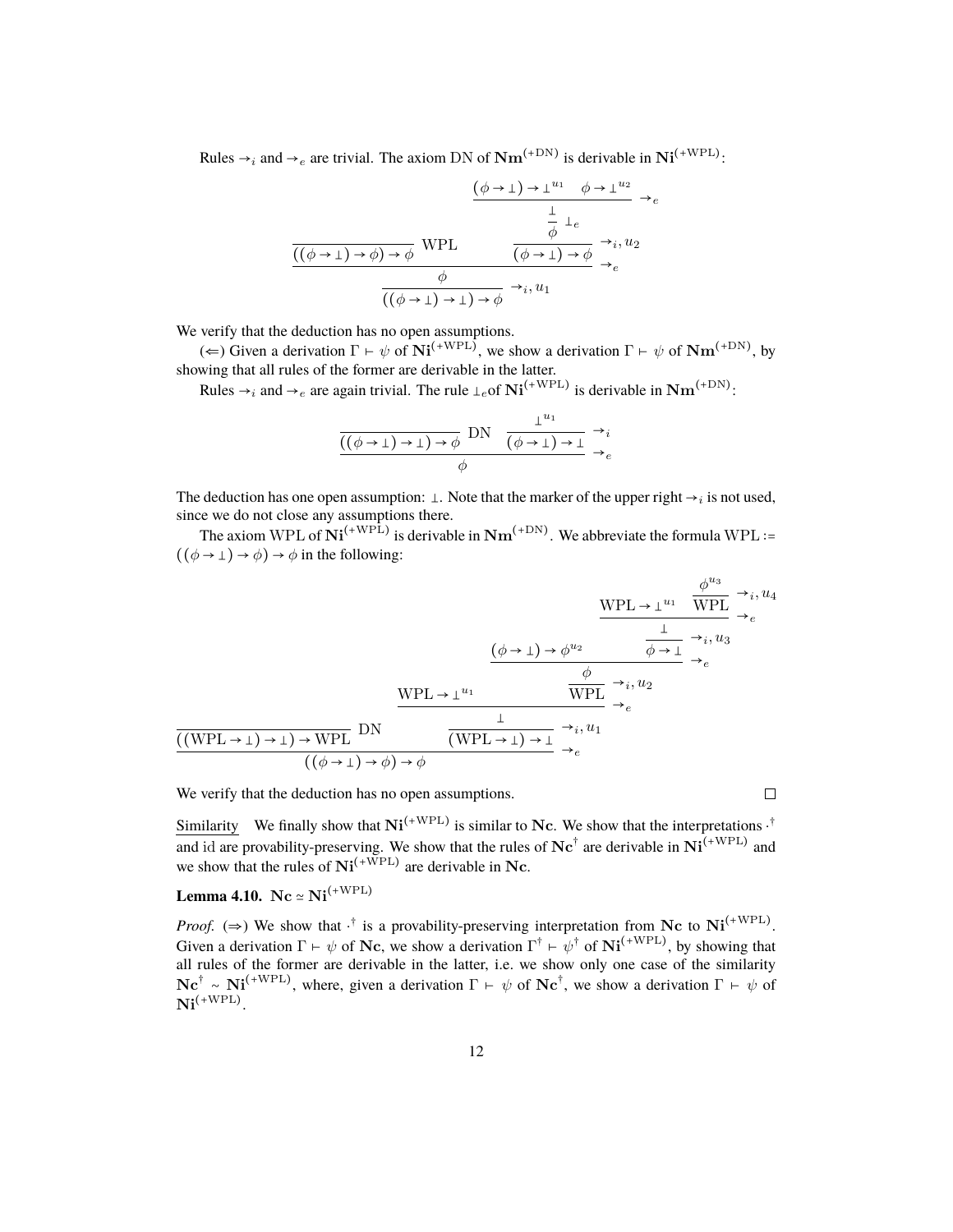For the rule  $\wedge_i$  of Nc, the interpretation  $\wedge_i^{\dagger}$  of Nc<sup>†</sup> with conclusion  $(\psi^{\dagger} \to (\psi^{\dagger} \to \phi^{\dagger}) \to \bot) \to \bot$ and assumptions  $\phi^{\dagger}$  and  $\psi^{\dagger}$  is derivable in  $\mathrm{Ni}^{(+\mathrm{WPL})}$ .

$$
\frac{\psi^{\dagger} \to (\psi^{\dagger} \to \phi^{\dagger}) \to \perp^{u_1} \quad (\psi^{\dagger})^{u_2}}{\psi^{\dagger} \to \phi^{\dagger}} \to_e \quad \frac{(\phi^{\dagger})^{u_3}}{\psi^{\dagger} \to \phi^{\dagger}} \to_e
$$
\n
$$
\frac{\perp}{(\psi^{\dagger} \to (\psi^{\dagger} \to \phi^{\dagger}) \to \perp) \to \perp} \to_i, u_1
$$

The deduction has two open assumptions:  $\phi^{\dagger}$  and  $\psi^{\dagger}$ . Again, the marker of the upper right  $\rightarrow_i$  is not used. From now on, we no longer note when a marker is left unused.

For the rule  $\wedge_{e_1}$  of Nc, the interpretation  $\wedge_{e_1}^{\dagger}$  of Nc<sup>†</sup> with conclusion  $\phi^{\dagger}$  and assumption  $(\psi^{\dagger} \to (\psi^{\dagger} \to \phi^{\dagger}) \to \bot) \to \bot$  is derivable in  $\text{Ni}^{(+\text{WPL})}$ .

$$
\frac{\phi^{\dagger} \to \perp^{u_1}}{\phi^{\dagger} \to \downarrow^{u_1}} \xrightarrow{\phi^{\dagger} \to e} (\phi^{\dagger})^{u_2} \to e
$$
\n
$$
\frac{\frac{(\phi^{\dagger} \to \phi^{\dagger})^{u_3} (\psi^{\dagger})^{u_2}}{(\phi^{\dagger} \to \phi^{\dagger}) \to \perp} \to e}{\frac{(\phi^{\dagger} \to \phi^{\dagger}) \to \perp}{\phi^{\dagger} \to e} \to e} \to i, u_2
$$
\n
$$
\frac{\frac{(\phi^{\dagger} \to \psi^{\dagger})^{u_4}}{(\phi^{\dagger} \to \perp) \to \phi^{\dagger}} \xrightarrow{\phi^{\dagger}} \frac{\frac{1}{\phi^{\dagger}}}{(\phi^{\dagger} \to \perp) \to \phi^{\dagger}} \to i, u_1}{\frac{(\phi^{\dagger} \to \perp) \to \phi^{\dagger}}{\phi^{\dagger}} \to e} \to e
$$

The deduction has one open assumption:  $(\psi^{\dagger} \to (\psi^{\dagger} \to \phi^{\dagger}) \to \bot) \to \bot$ .

For the rule  $\wedge_{e_2}$  of Nc, the interpretation  $\wedge_{e_2}^{\dagger}$  of Nc<sup>†</sup> with conclusion  $\psi^{\dagger}$  and assumption  $(\psi^{\dagger} \to (\psi^{\dagger} \to \phi^{\dagger}) \to \bot) \to \bot$  is derivable in  $\text{Ni}^{(+\text{WPL})}$ .

$$
\frac{(\psi^{\dagger})^{u_2} \quad \psi^{\dagger} \rightarrow \perp^{u_1}}{\frac{1}{(\psi^{\dagger} \rightarrow \phi^{\dagger}) \rightarrow \perp}} \rightarrow_e
$$
\n
$$
\frac{(\phi \land \psi)^{\dagger})^{u_3} \quad \overline{\psi^{\dagger} \rightarrow (\psi^{\dagger} \rightarrow \phi^{\dagger}) \rightarrow \perp}} \rightarrow_i, u_2
$$
\n
$$
\frac{((\phi \land \psi)^{\dagger})^{u_3} \quad \overline{\psi^{\dagger} \rightarrow (\psi^{\dagger} \rightarrow \phi^{\dagger}) \rightarrow \perp}} \rightarrow_e \rightarrow_e
$$
\n
$$
\frac{\frac{1}{\psi^{\dagger}} \perp_e}{((\psi^{\dagger} \rightarrow \perp) \rightarrow \psi^{\dagger}) \rightarrow \psi^{\dagger}} \quad \overline{\psi^{\dagger}} \rightarrow_e
$$

The deduction has one open assumption:  $(\psi^{\dagger} \to (\psi^{\dagger} \to \phi^{\dagger}) \to \bot) \to \bot$ .

For the rule  $\vee_{i_1}$  of Nc, the interpretation  $\vee_{i_1}^{\dagger}$  of Nc<sup>†</sup> with conclusion  $(\phi^{\dagger} \to \psi^{\dagger}) \to \psi^{\dagger}$  and assumption  $\phi^{\dagger}$  is derivable in  $\text{Ni}^{(+\text{WPL})}$  (below, left). For the rule  $\vee_{i_2}$  of Nc, the interpretation  $\vee_{i_2}^{\dagger}$  with conclusion  $(\phi^{\dagger} \to \psi^{\dagger}) \to \psi^{\dagger}$  and assumption  $\psi^{\dagger}$  is derivable in  $\text{Ni}^{(+\text{WPL})}$  (below, right).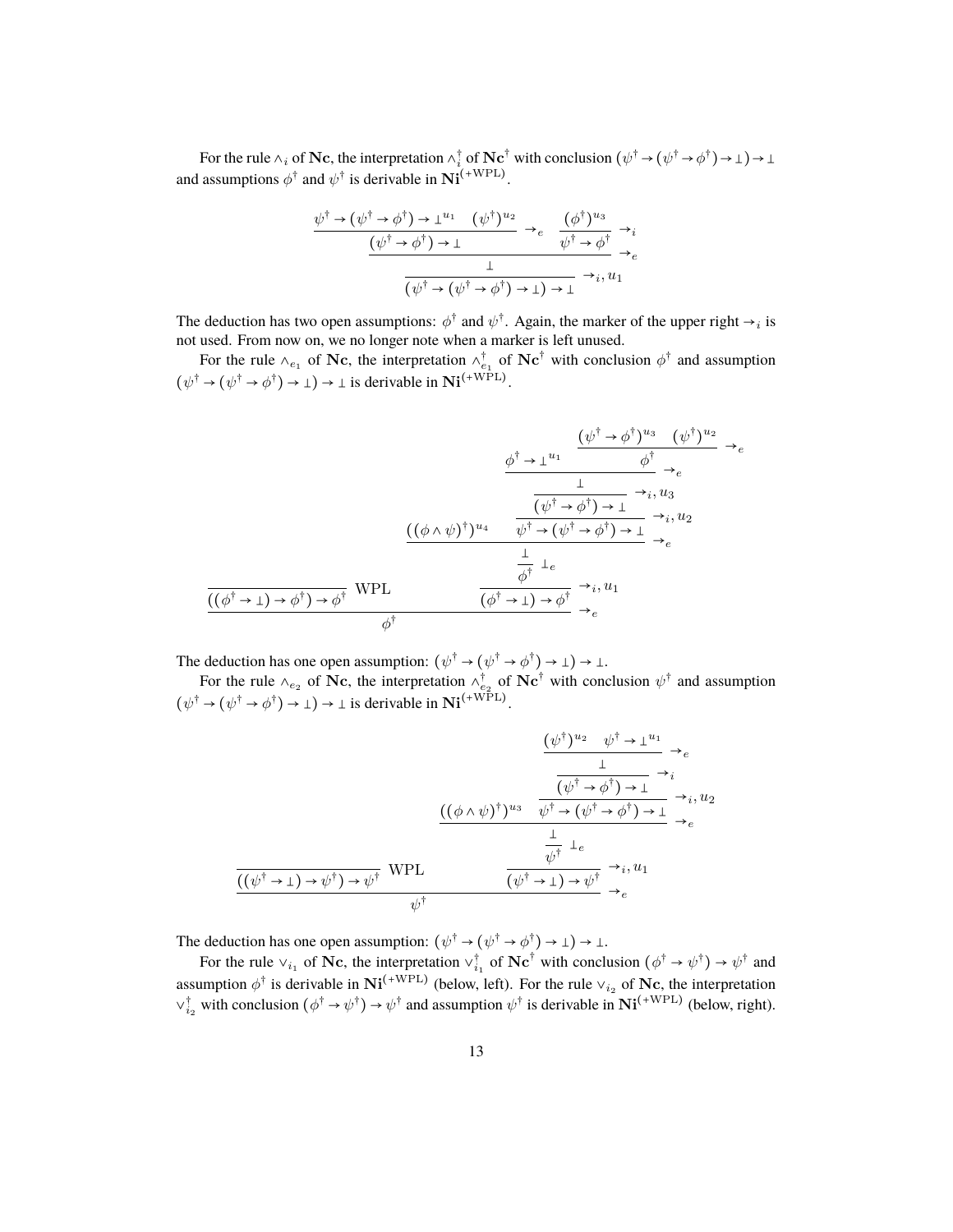$$
\frac{(\phi^{\dagger} \to \psi^{\dagger})^{u_1} \quad (\phi^{\dagger})^{u_2}}{(\phi^{\dagger} \to \psi^{\dagger}) \to \psi^{\dagger}} \to_e
$$
\n
$$
\frac{(\psi^{\dagger})^{u_1}}{(\phi^{\dagger} \to \psi^{\dagger}) \to \psi^{\dagger}} \to_{i} u_1
$$
\n
$$
\frac{(\psi^{\dagger})^{u_1}}{(\phi^{\dagger} \to \psi^{\dagger}) \to \psi^{\dagger}} \to_{i}
$$

The deductions have as open assumptions:  $\phi^{\dagger}$  (left) and  $\psi^{\dagger}$  (right).

For the rule  $\vee_e$  of Nc, the interpretation  $\vee_e^{\dagger}$  of Nc<sup>†</sup> with conclusion  $\chi^{\dagger}$  and assumptions  $(\phi^{\dagger} \to \psi^{\dagger}) \to \psi^{\dagger}$  and  $\phi^{\dagger} \to \chi^{\dagger}$  and  $\psi^{\dagger} \to \chi^{\dagger}$ . We show derivability of this rule in  $\text{Ni}^{(+\text{WPL})}$  in two intermediate steps:

•  $\mathcal{D}_{(1)}$  is a deduction with conclusion  $\phi^{\dagger} \to \bot$  and open assumption  $\chi^{\dagger} \to \bot$ :

$$
\begin{array}{ccc}\n & [\phi^{\dagger}]^{u} & \rightarrow & \mathcal{D}' \\
 & \mathcal{D}' & & \\
 & \frac{\chi^{\dagger}}{\phi^{\dagger} \to \chi^{\dagger}} \to_{i}, u & \\
 & \frac{\chi^{\dagger} \to \bot^{u_{1}}}{\chi} \to_{e} & \\
 & \frac{\bot}{\phi^{\dagger} \to \bot} \to_{i}, u_{2} & \\
\end{array}
$$

•  $\mathcal{D}_{(2)}$  is a deduction with conclusion  $\psi^{\dagger} \to \bot$  and open assumptions  $\chi^{\dagger} \to \bot$ :

$$
\begin{aligned}\n&\frac{[\psi^{\dagger}]^{u}}{\mathcal{D}''} \\
&\frac{\chi^{\dagger}}{\psi^{\dagger} \to \chi^{\dagger}} \to_{i}, u \\
&\frac{\psi^{\dagger} \to \chi^{\dagger}}{\chi} \to_{e} \\
&\frac{1}{\psi^{\dagger} \to 1} \to_{i}, u_{3}\n\end{aligned}
$$

Combined these two deductions make a larger deduction:

$$
\frac{\mathcal{D}_{(1)}}{\psi^{\dagger} \to \perp (\phi^{\dagger})^{u_{4}} \to_{e}}
$$
\n
$$
\frac{\frac{1}{\psi^{\dagger}} \perp_{e}}{\psi^{\dagger} \to \perp}
$$
\n
$$
\frac{\mathcal{D}_{(2)}}{\psi^{\dagger} \to \perp} \frac{((\phi^{\dagger} \to \psi^{\dagger}) \to \psi^{\dagger})^{u_{5}} \qquad \phi^{\dagger} \to \psi^{\dagger}}{\psi} \to_{e}
$$
\n
$$
\frac{\frac{1}{\psi^{\dagger}} \perp_{e}}{(\chi^{\dagger} \to \perp) \to \chi^{\dagger}} \qquad \frac{\frac{1}{\chi^{\dagger}} \perp_{e}}{\chi^{\dagger}} \to_{i} u_{1}
$$
\n
$$
\frac{(\chi^{\dagger} \to \perp) \to \chi^{\dagger}) \to \chi^{\dagger}}{\chi^{\dagger}} \qquad \frac{\chi^{\dagger}}{\chi^{\dagger}} \to_{e}
$$

The deduction has three open assumptions:  $(\phi^{\dagger} \to \psi^{\dagger}) \to \psi^{\dagger}$  and  $\phi^{\dagger} \to \chi^{\dagger}$  and  $\psi^{\dagger} \to \chi^{\dagger}$ .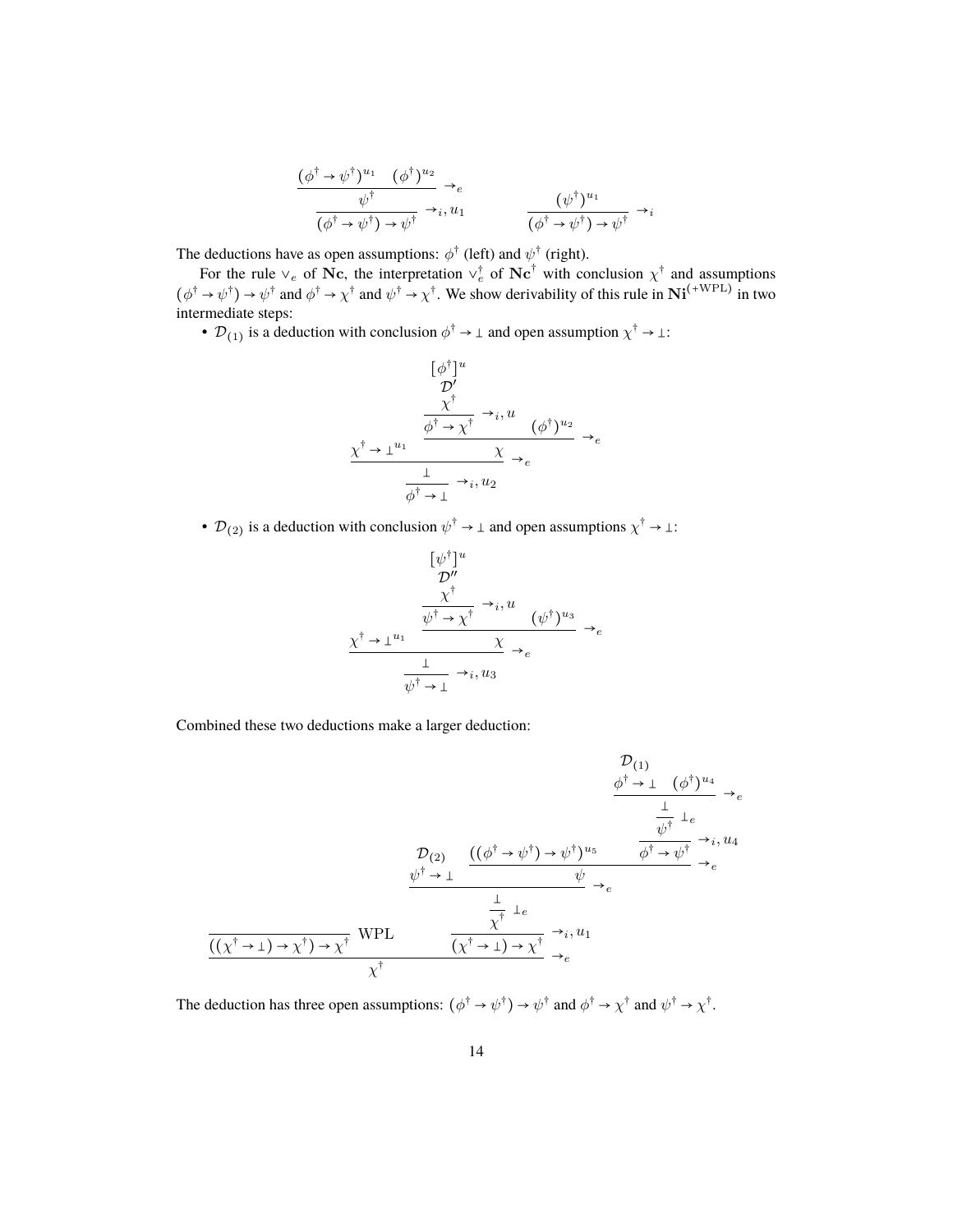Rules  $\rightarrow_i, \rightarrow_e, \perp_e$  are trivial. Rules  $\rightarrow_e$  and  $\rightarrow_i$  are shown in Example 3.19. We finally show the derivation of the two axioms of  $\mathbf{N} \mathbf{c}^{\dagger}$  in  $\mathbf{N} \mathbf{i}^{(+\text{WPL})}$ .

$$
\frac{\phi^{\dagger} \to \phi^{\dagger} \to \perp^{u_1} \quad (\phi^{\dagger})^{u_2}}{\phi^{\dagger} \to \perp} \to_e \quad (\phi^{\dagger})^{u_2} \to_e
$$
\n
$$
\frac{\downarrow}{\phi^{\dagger} \to \perp} \to_i, u_2
$$
\n
$$
\frac{\phi^{\dagger} \to \perp}{(\phi^{\dagger} \to \phi^{\dagger} \to \perp) \to \phi^{\dagger} \to \perp} \to_i, u_1
$$
\n
$$
\frac{\perp^{u_1}}{\perp \to \perp} \to_i, u_1
$$

These deductions have no open assumptions.

(←) Given a derivation  $\Gamma \vdash \psi$  of  $\textbf{Ni}^{(+\text{WPL})}$ , we show a derivation  $\Gamma \vdash \psi$  of  $\textbf{Nc}$ , by showing that all rules of the former are derivable in the latter. Rules  $\rightarrow_i, \rightarrow_e$  and  $\perp_e$  are trivial. The axiom WPL of  $Ni^{(+WPL)}$  is derivable in Nc:

$$
\frac{\phi^{u_4} \to \phi^{u_3}}{\frac{1}{\phi \vee \neg \phi} \operatorname{LEM}}_{\phi^{u_2}} \xrightarrow{\phi^{u_2}} \frac{\frac{(\phi \to \bot) \to \phi^{u_1}}{\phi \to \bot} \to i, u_4}{\phi \vee e, u_2, u_3} \to e^{\frac{\phi}{((\phi \to \bot) \to \phi) \to \phi} \to i, u_1}
$$

The deduction has no open assumptions.

Since we have obtained the equivalence  $\text{Ni}^{(+\text{WPL})}_{(-\text{cm})} \sim \text{Nm}^{(+\text{DN})}$  previously, the similarity result also applies to  $\text{Nm}^{(+\text{DN})}$ , i.e.  $\text{Nc} \approx \text{Nm}^{(+\text{DN})}$ , since interpretations can be composed as functions.

 $\Box$ 

#### **4.2 Duality**

In this section we consider a super set of standard formulas, the extended formulas  $\mathcal{F}_E$ , for which we let the set of connectives  $E = \{T, \bot, \neg, \wedge, \vee, \rightarrow, \div\}$ . We first look at a dual *interpretation*. Then we follow with a dual *natural deduction system*. The dual interpretation is not truth-preserving, however the dual natural deduction system is still similar to a standard natural deduction system. We conjecture that there is a relationship between dual natural deduction systems and classical interpretation.

Interpretation An interpretation of a formula is its dual formula. We define it below as usual; except usually implication has no dual. For this purpose we introduce a connective  $\neq$ , which we call not-implied-by.

The interpretation  $\cdot^d$  is not truth-preserving, since for example  $[\![\top]\!]_v \neq [\![\top^d]\!]_v$  for all primitive estimates the interpretation is an involution i.e.  $(\mathcal{A}^d)^d = \mathcal{A}$  for every  $\mathcal{A} \in \mathcal{F}$ valuations v. However, this interpretation is an involution, i.e.  $(\phi^d)^d = \phi$  for every  $\phi \in \mathcal{F}_E$ .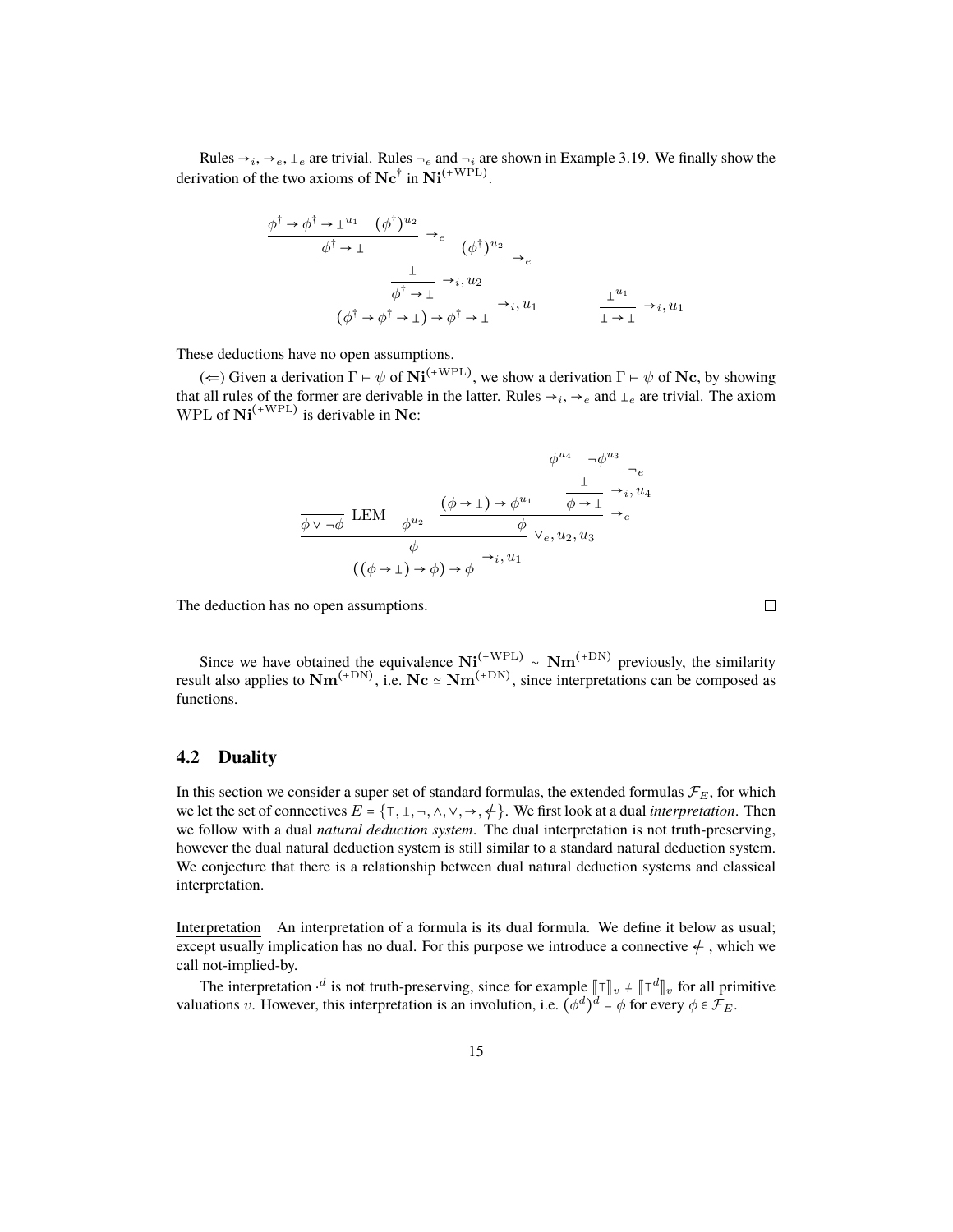**Definition 4.11.** For any formula  $\phi$  we inductively construct a formula  $\phi^d$  by  $\cdot^d:\mathcal{F}_C\to\mathcal{F}_E,$  with respect to some  $C \subseteq \{T, \bot, \neg, \wedge, \vee, \rightarrow, \neq\}$ :

$$
a^{d} := a \text{ for all } a \in \mathcal{A}, \quad \mathbf{T}^{d} := \mathbf{I}, \quad \mathbf{L}^{d} := \mathbf{T}, \quad (\neg \phi)^{d} := \neg (\phi^{d}) \text{ for all } \phi \in \mathcal{F}_{C},
$$
  
\n
$$
(\phi \lor \psi)^{d} := \phi^{d} \land \psi^{d} \qquad \text{for all } \phi, \psi \in \mathcal{F}_{C},
$$
  
\n
$$
(\phi \land \psi)^{d} := \phi^{d} \lor \psi^{d} \qquad \text{for all } \phi, \psi \in \mathcal{F}_{C},
$$
  
\n
$$
(\phi \to \psi)^{d} := \phi^{d} \neq \psi^{d} \qquad \text{for all } \phi, \psi \in \mathcal{F}_{C},
$$
  
\n
$$
(\phi \nleftrightarrow \psi)^{d} := \phi^{d} \Rightarrow \psi^{d} \qquad \text{for all } \phi, \psi \in \mathcal{F}_{C}.
$$

Not-implied-by is defined as the dual operation of implication. The laws of De Morgan also apply similarly to implication and not-implied-by. For all primitive valuations  $v$ :

$$
\begin{aligned}\n\left[ \neg(\phi \land \psi) \right]_v &= \left[ \neg\phi \lor \neg\psi \right]_v, & \left[ (\phi \to \psi) \lor (\psi \neq \phi) \right]_v = 1, \\
\left[ \neg(\phi \lor \psi) \right]_v &= \left[ \neg\phi \land \neg\psi \right]_v, & \left[ (\phi \neq \psi) \land (\psi \to \phi) \right]_v = 0, \\
\left[ \neg(\phi \to \psi) \right]_v &= \left[ \neg\phi \neq \neg\psi \right]_v, & \left[ (\phi \neq \psi) \land (\psi \to \phi) \right]_v = 0, \\
\left[ \neg(\phi \neq \psi) \right]_v &= \left[ \neg\phi \to \neg\psi \right]_v.\n\end{aligned}
$$

**Proposition 4.12.** For every tautology  $\phi$ , the dual  $\phi^d$  is a contradiction, and vice versa.

*Proof.* Let  $r \circ v : A \to \mathbb{B}$  be a primitive valuation where every primitive is negated, i.e.  $r \circ v(a) =$  $r(v(a))$  where  $r(0) = 1$  and  $r(1) = 0$ . r is an involution, i.e.  $r(r(b) = b$  for all  $b \in \mathbb{B}$ . We verify that  $[\![\phi]\!]_v = r([\![\phi^d]\!]_{rov})$ , by induction on the structure of  $\phi$ :

- Let  $\phi \in \mathcal{A}$ , and  $\|a\|_v = v(a)$ . Then  $r(\|a\|_{rov}) = r(r \circ v(a)) = v(a)$ .
- Let  $\phi = \tau$ , and  $\|\tau\|_v = 1$ . Then  $r(\llbracket \bot \rrbracket_{row}) = r(0) = 1$ . Similar for  $\phi = \bot$ .
- Let  $\phi = -\phi_1$ , and  $[\![\neg \phi_1]\!]_v = r([\![\phi_1]\!]_v)$ . Our induction hypothesis is  $[\![\phi_1]\!]_v = r([\![\phi_1^d]\!]_{rov})$ .<br>Then  $r([\![\phi_1^d]\!]_v) = r(r([\![\phi_1^d]\!]) r([\![\phi_1^d]\!])$ . Then  $r(\llbracket \neg \phi_1^d \rrbracket_{rov}) = r(r(\llbracket \phi_1^d \rrbracket_{rov})) = r(\llbracket \phi_1 \rrbracket_v).$
- Let  $\phi = \phi_1 \Box \phi_2$ . Our induction hypotheses are  $[\![\phi_1]\!]_v = r([\![\phi_1^d]\!]_{rov})$  and  $[\![\phi_2]\!]_v = r([\![\phi_2^d]\!]_{rov})$ .<br>See the following truth tables See the following truth-tables.

| $\llbracket \phi_1 \rrbracket_v$ | $[\![\phi_1^d]\!]_{rov}$                    |  | $[\![\phi_2]\!]_v \quad [\![\phi_2^d]\!]_{\rm{rov}} \mid [\![\phi_1 \vee \phi_2]\!]_v \quad [\![\phi_1^d \wedge \phi_2^d]\!]_{\rm{rov}} \mid [\![\phi_1 \wedge \phi_2]\!]_v \quad [\![\phi_1^d \vee \phi_2^d]\!]_{\rm{rov}}$ |  |
|----------------------------------|---------------------------------------------|--|------------------------------------------------------------------------------------------------------------------------------------------------------------------------------------------------------------------------------|--|
|                                  |                                             |  |                                                                                                                                                                                                                              |  |
|                                  |                                             |  |                                                                                                                                                                                                                              |  |
|                                  |                                             |  |                                                                                                                                                                                                                              |  |
|                                  |                                             |  |                                                                                                                                                                                                                              |  |
|                                  |                                             |  |                                                                                                                                                                                                                              |  |
|                                  | $[\![\phi_1]\!]_v$ $[\![\phi_1^d]\!]_{rov}$ |  | $[\![\phi_2]\!]_v \quad [\![\phi_2^d]\!]_{\rm{rov}} \mid [\![\phi_1 \to \phi_2]\!]_v \quad [\![\phi_1^d \neq \phi_2^d]\!]_{\rm{rov}} \mid [\![\phi_1 \neq \phi_2]\!]_v \quad [\![\phi_1^d \to \phi_2^d]\!]_{\rm{rov}}$       |  |
|                                  |                                             |  |                                                                                                                                                                                                                              |  |
|                                  |                                             |  |                                                                                                                                                                                                                              |  |
|                                  |                                             |  |                                                                                                                                                                                                                              |  |

A tautology  $\phi \in \mathcal{F}_E$  has the valuation  $[\![\phi]\!]_v = 1$  for all primitive valuations v. Therefore  $[\![\phi]\!]_{\text{row}} = 1$  also holds, since  $r \circ v$  is also a primitive valuation. Thus,  $[\![\phi]\!]_{\text{row}} = r([\![\phi^d]\!]_{\text{row}}) = r([\![\phi^d]\!]_{\text{row}}) = r([\![\phi^d]\!]_{\text{row}}) = r([\![\phi^d]\!]_{\text{row}})$  $r(\llbracket \phi^d \rrbracket_v)$ , and  $\llbracket \phi^d \rrbracket_v = 0$ . Therefore  $\phi^d$  is a contradiction. Argument also follows vice versa.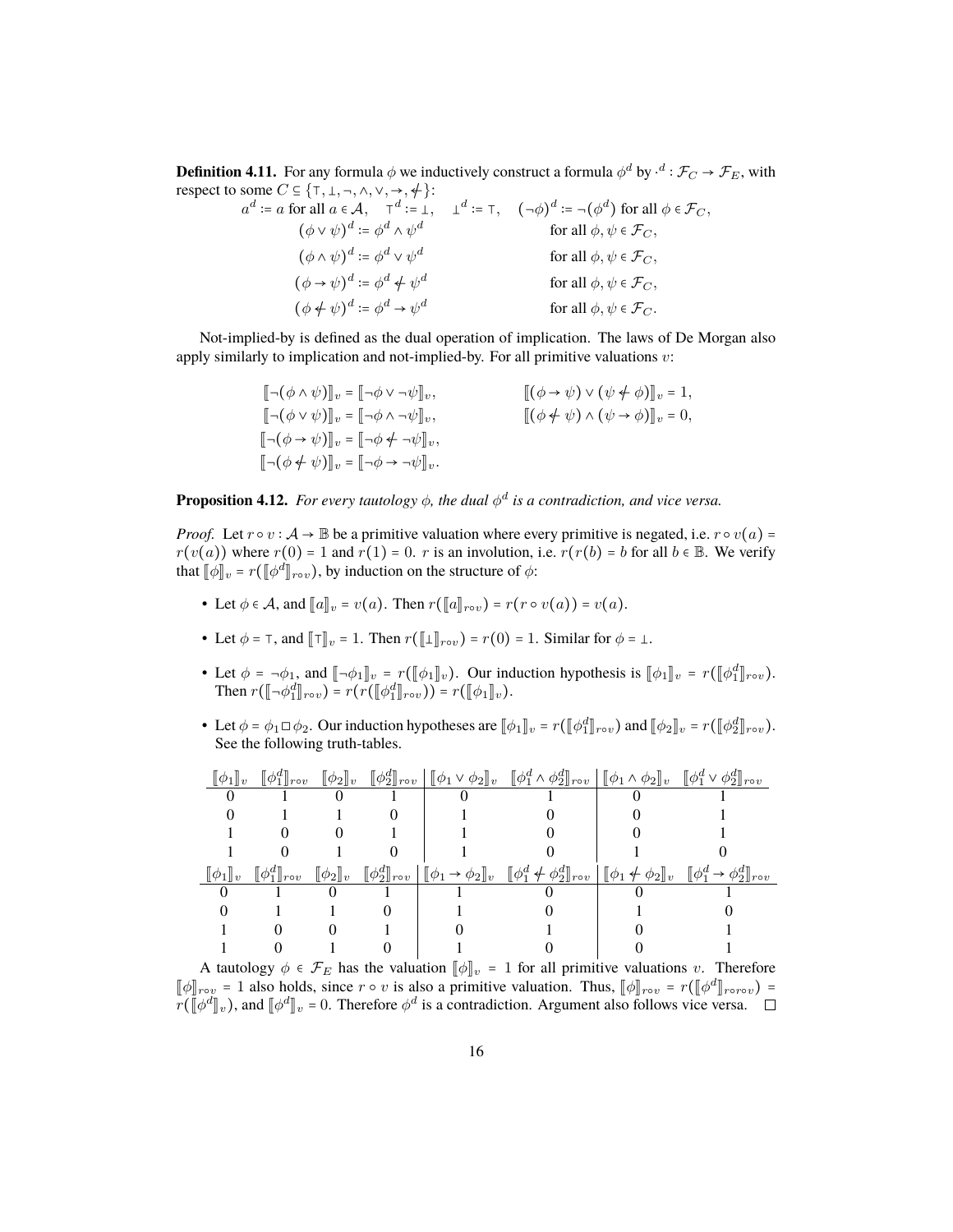Natural Deduction System We define a dual natural deduction system by interpreting all premises, assumptions and conclusions of the rules of the standard natural deduction system Nc by the duality interpretation  $\cdot^d$ , below. For every deduction in Nc, there exists a dual deduction in Nc<sup>d</sup>.

**Definition 4.13.** A proof tree of Nc<sup>d</sup> with respect to  $\mathcal{F}_E$  is constructed inductively, with the rules:

$$
\begin{array}{ccccccccc}\n\mathcal{D} & \mathcal{D}' & \mathcal{D} & \mathcal{D} & \mathcal{D} & \left[\phi\right]^u & \left[\psi\right]^w \\
\frac{\phi & \psi}{\phi \vee \psi} & \frac{\phi \vee \psi}{\phi} & \frac{\phi \vee \psi}{\psi} & \frac{\phi}{\phi \wedge \psi} & \frac{\phi}{\phi \wedge \psi} & \frac{\phi}{\phi \wedge \psi} & \frac{\phi}{\phi \wedge \psi} & \frac{\phi}{\phi \wedge \psi} & \frac{\phi}{\phi \wedge \psi} & \frac{\phi}{\phi \wedge \psi} & \frac{\phi}{\phi \wedge \psi} & \frac{\phi}{\phi \wedge \psi} & \frac{\phi}{\phi \wedge \psi} & \frac{\phi}{\phi \wedge \psi} & \frac{\phi}{\phi \wedge \psi} & \frac{\phi}{\phi \wedge \psi} & \frac{\phi}{\phi \wedge \psi} & \frac{\phi}{\phi \wedge \psi} & \frac{\phi}{\phi \wedge \psi} & \frac{\phi}{\phi \wedge \psi} & \frac{\phi}{\phi \wedge \psi} & \frac{\phi}{\phi \wedge \psi} & \frac{\phi}{\phi \wedge \psi} & \frac{\phi}{\phi \wedge \psi} & \frac{\phi}{\phi \wedge \psi} & \frac{\phi}{\phi \wedge \psi} & \frac{\phi}{\phi \wedge \psi} & \frac{\phi}{\phi \wedge \psi} & \frac{\phi}{\phi \wedge \psi} & \frac{\phi}{\phi \wedge \psi} & \frac{\phi}{\phi \wedge \psi} & \frac{\phi}{\phi \wedge \psi} & \frac{\phi}{\phi \wedge \psi} & \frac{\phi}{\phi \wedge \psi} & \frac{\phi}{\phi \wedge \psi} & \frac{\phi}{\phi \wedge \psi} & \frac{\phi}{\phi \wedge \psi} & \frac{\phi}{\phi \wedge \psi} & \frac{\phi}{\phi \wedge \psi} & \frac{\phi}{\phi \wedge \psi} & \frac{\phi}{\phi \wedge \psi} & \frac{\phi}{\phi \wedge \psi} & \frac{\phi}{\phi \wedge \psi} & \frac{\phi}{\phi \wedge \psi} & \frac{\phi}{\phi \wedge \psi} & \frac{\phi}{\phi \wedge \psi} & \frac{\phi}{\phi \wedge \psi} & \frac{\phi}{\phi \wedge \psi} & \frac{\phi}{\phi \wedge \psi} & \frac{\phi}{\phi \
$$

However, this natural deduction system  $\mathbf{Nc}^d$  is not able to derive formulas constructed with  $\rightarrow,$ which is a serious drawback. This system is also not sound and complete with respect to semantic entailment, since we have already seen that  $·<sup>d</sup>$  is not truth-preserving.

### **Proposition 4.14.** *The derivation*  $\Big|_{\text{Nod}} \phi$  *holds if and only if*  $\phi$  *is a contradiction.*

*Proof.* Consider towards absurdity, that  $\frac{1}{N\text{cd}}\phi$  holds but  $\phi$  is not a contradiction or  $\phi$  is a contradiction but  $|_{\!\!\frac{N}{N\!-\!d}}\phi$  does not hold. We know that if  $\phi$  is a tautology then  $\phi^d$  is a contradiction and that if  $\phi$  is a contradiction then  $\phi^d$  is a tautology by Proposition 4.12. Since we merely interpreted the rules of  $\bf{N}c$  into  $\bf{N}c^d,$  this would imply that  $|_{\overline{Nc}}\phi$  holds but  $\phi$  is not a tautology or  $\phi$  is a tautology but  $\frac{N}{Nc}$   $\phi$  does not hold. That contradicts soundness or completeness of Nc, respectively.  $\Box$ 

The following result is not very surprising: the system  $\bf{N}c$  is similar to the system  $\bf{N}c^d$ .

#### **Proposition 4.15.** Nc  $\simeq$  Nc<sup>d</sup>

*Proof.* Follows from the construction of  $\mathbf{Nc}^d$ .

 $\Box$ 

Given a tautology  $\phi$ , we obtain the contradiction  $\phi^d$  by Proposition 4.12. Then  $\neg\phi^d$  is a tautology again. A natural deduction system that is complete with respect to entailment in the classical sense must derive any such negated-dual tautology. We will use this observation in the next section, where we try to obtain a natural deduction system that is sound and complete with respect to entailment in this sense. In general we suspect the following:

**Conjecture 4.16.** *Given a natural deduction system* D *and a suitable duality interpretation* ⋅ d *,* D *is only complete with respect to classical semantics if it holds that*  $\phi_1, \ldots, \phi_n \vdash \psi$  *if and only if*  $\neg \phi_1^d, \dots, \neg \phi_n^d \vdash \neg \psi^d.$ 

Even more general, we suspect the following:

**Conjecture 4.17.** *A given natural deduction system* D *is only sound and complete with respect to classical semantics if for all truth-preserving interpretations* t *it holds that*  $\phi_1, \ldots, \phi_n \vdash \psi$  *if and only if*  $t(\phi_1), \ldots, t(\phi_n) \vdash t(\psi)$ .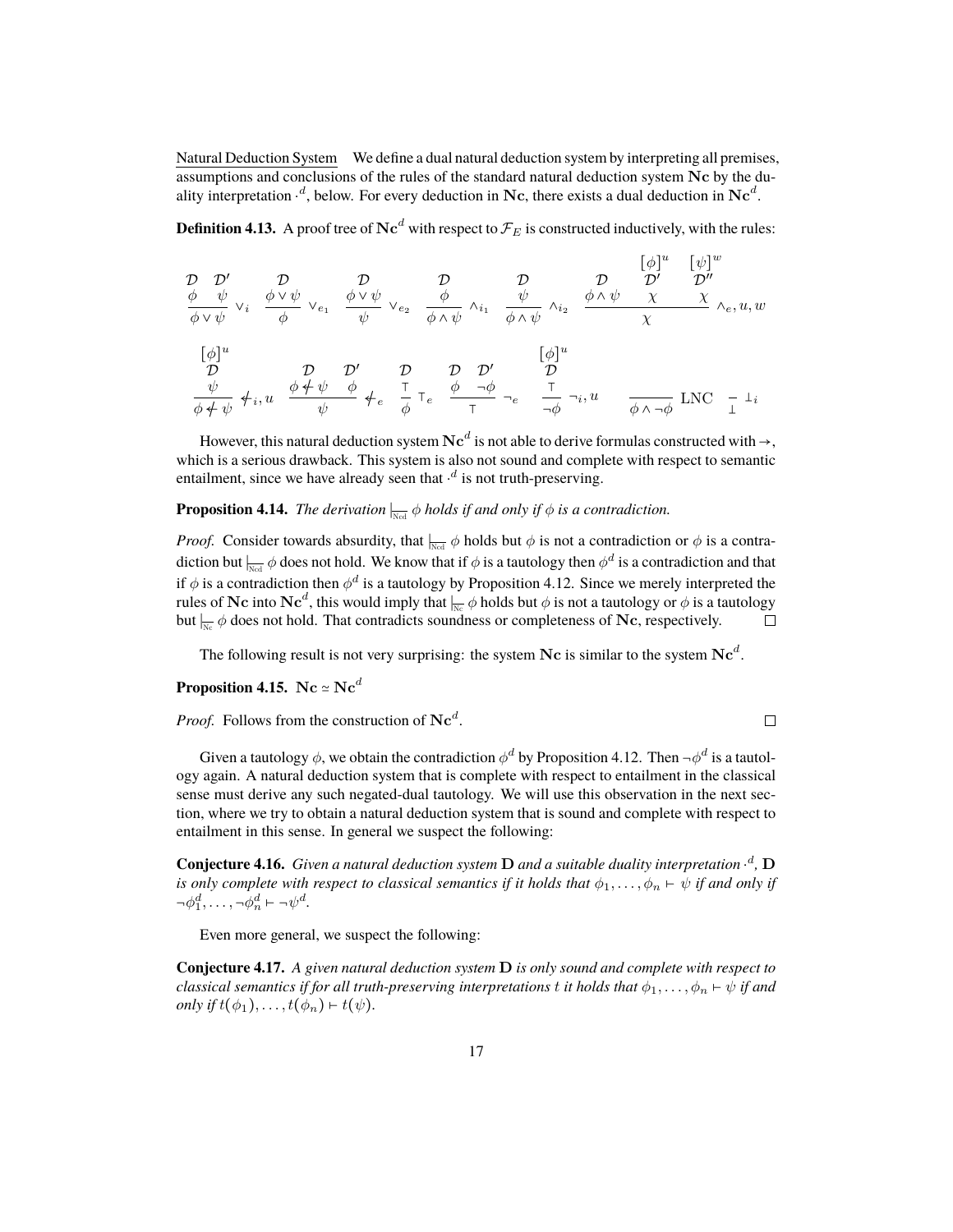| TOP $(\alpha)$                                        | $BOT(\alpha)$<br>IMP1                                | NIB1                  | IMP <sub>2</sub>                                                   | NIB <sub>2</sub>    | <b>NOR</b>                                              | <b>NAND</b>                                    | NOT $(\beta)$                                  | ID $(\beta)$                                         |
|-------------------------------------------------------|------------------------------------------------------|-----------------------|--------------------------------------------------------------------|---------------------|---------------------------------------------------------|------------------------------------------------|------------------------------------------------|------------------------------------------------------|
| $\alpha \rightarrow \alpha$                           | $\alpha \rightarrow \beta$<br>$\alpha \notin \alpha$ | $\alpha \notin \beta$ | $\rightarrow \alpha$                                               | $\beta \neq \alpha$ | $\alpha$ $\leftarrow$ ( $\beta$<br>$\rightarrow \alpha$ | $\alpha \rightarrow (\beta \leftarrow \alpha)$ | $(\alpha \rightarrow$<br>$\alpha$ $\leftarrow$ | $\rightarrow \alpha$<br>$\alpha \rightarrow \beta$ ) |
|                                                       |                                                      |                       |                                                                    |                     | $\beta$ + $\beta$<br>$(\alpha \rightarrow$              | $(\alpha +$<br>$\rightarrow$                   | $\alpha \rightarrow (\alpha$<br>$\leftarrow$   | $(\alpha \notin \beta)$<br>$+\alpha$                 |
|                                                       |                                                      |                       |                                                                    |                     |                                                         |                                                | $\alpha$ $\leftarrow$                          | $\rightarrow \alpha$                                 |
| OR                                                    | <b>AND</b>                                           |                       | <b>XOR</b>                                                         |                     | <b>EQUIV</b>                                            |                                                | $\alpha \rightarrow 1$                         | $+\alpha$                                            |
| $\alpha \rightarrow \beta$ )<br>$\rightarrow$ $\beta$ | $(\alpha \leftarrow \beta) \leftarrow \beta$         |                       | $(\alpha \rightarrow \beta) \rightarrow (\alpha \leftarrow \beta)$ | $\mathcal{D}$       | $(\alpha \neq \beta)$<br>$^{+}$                         | $(\alpha \rightarrow \beta)$                   |                                                | $\alpha$                                             |
| $(\beta \rightarrow \alpha)$<br>$\rightarrow \alpha$  | $(\beta \neq \alpha) \neq \alpha$                    |                       | $(\beta \rightarrow \alpha) \rightarrow (\beta \neq \alpha)$       |                     | $(\beta \neq \alpha) \neq (\beta \rightarrow \alpha)$   |                                                |                                                |                                                      |

Figure 3: Equivalence classes, dummy variable in parenthesis, all 16 binary functions.

#### **4.3 Arrows**

We will investigate a system consisting only of implication and not-implied-by. Let the set of connectives be  $A = \{\rightarrow, \neq\}$ . The set of alternative formulas  $\mathcal{F}_A$  is a subset of the extended formulas  $\mathcal{F}_E$  of the previous section. The main idea presented in this section is that we combine the techniques of minimal formulas and duality to form a new natural deduction system. We show an *interpretation* of standard formulas as alternative formulas and a *natural deduction system*, called Na, for alternative deduction (or arrow deduction). Finally, we prove the soundness and completeness with respect to classical semantic entailment of this alternative system by *similarity* with  $\mathbf{Nm}^{\text{(+DN)}}$ .

Intuition We first provide some intuition working only with  $\rightarrow$  and  $\neq$ . Intuitionistic logic, and the Brouwer–Heyting–Kolmogorov interpretation to be more precise, interprets the implication connective as the existence of a function that transforms a proof of the left direct subformula into a proof of the right direct subformula, see [GLT89] and [Tro99]. In Definition 4.2, we translate  $\phi \vee \psi$  into  $(\phi \rightarrow \psi) \rightarrow \psi$ , which bears the intuition that a disjunction is a nested transformation: we can transform a function of a proof of  $\phi$  that results in a proof of  $\psi$  into a proof of  $\psi$ . If we already have a proof of  $\psi$ , then we may always transform any other proof into a proof of  $\psi$ . And in the other case, if we already have a proof of  $\phi$ , then we may transform it into a proof of  $\psi$  by the assumed nested transformation. Thus, either  $\phi$  is provable or  $\psi$  is provable (the intuitionistic interpretation of disjunction).

The dual of  $\phi \vee \psi$  is  $\phi \wedge \psi$ , which is translated by Definition 4.2 into a formula that is not easily explained. However, in Definition 4.18,  $\phi \wedge \psi$  is translated as  $(\phi \neq \psi) \neq \psi$ . Intuitively, we may understand  $\phi \neq \psi$  as a proof of a counter-example of the implication  $\psi \rightarrow \phi$ , i.e. that no function exists that transforms a proof of  $\psi$  into a proof of  $\phi$ . We need to provide a counter-example to the implication  $\psi \rightarrow (\phi \phi \psi)$ , thus we need a concrete example where we prove that  $\psi$  holds and that  $\phi \neq \psi$  does not hold. To prove that  $\phi \neq \psi$  does not hold, we need to provide a function of  $\psi \rightarrow \phi$ . Since we already have the proof that  $\psi$  holds, we still require a proof of  $\phi$ . Therefore, to prove  $(\phi \notin \psi) \notin \psi$  we need both a proof of  $\phi$  and a proof of  $\psi$  (the intuitionistic interpretation of conjunction).

Interpretation Alternative formulas admit a classical interpretation given by Definition 3.4. Before we consider any other interpretations, we observe the equivalence classes in Figure 3. For all  $\alpha, \beta \in \mathcal{F}_A$ , the formulas shown in columns are equivalent. Note that dummy variables do not have any influence on a valuation, i.e. top and bottom always evaluate to a certain value regardless of  $\alpha$ . The column of ID is remarkable since it contains both direct sub-formulas of Peirce Law we saw earlier, viz.  $(\alpha \rightarrow \beta) \rightarrow \alpha$  is equivalent to  $\alpha$ .

Since top and bottom are independent of its dummy variable, we will make use of an arbitrary  $\chi \in \mathcal{F}_{A\setminus\{\tau,\bot,\neg\}}$ . It seems easier to define a countably infinite number of interpretations than to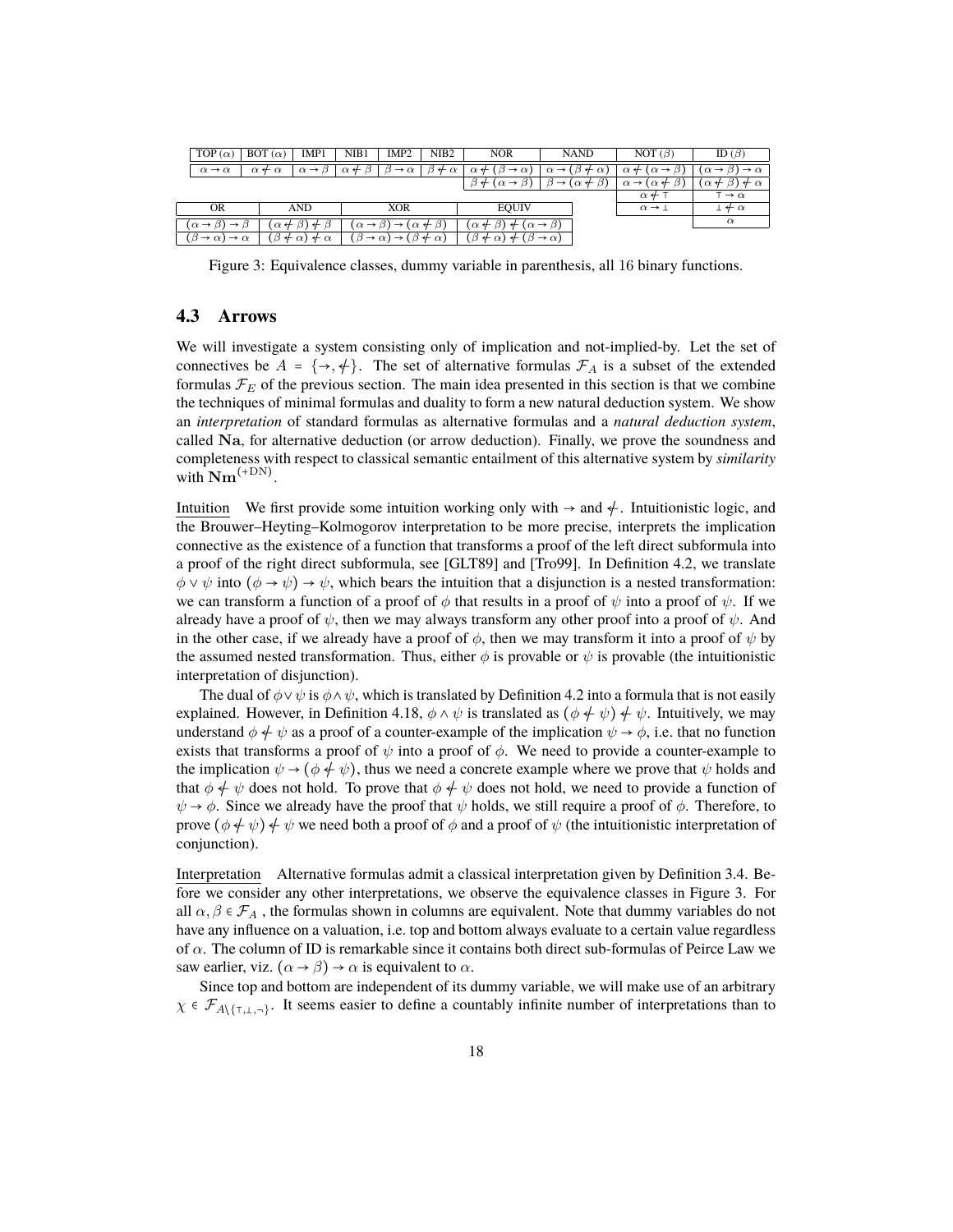introduce a formal notion of some "do not care"-symbol. We define an interpretation of standard formulas as alternative formulas in Definition 4.18.

This interpretation is idempotent, i.e.  $(\phi^a)^a = \phi^a$ . Note that this interpretation is also truthpreserving, i.e. for all  $\phi \in \mathcal{F}_S$  it holds that  $\phi \equiv \phi^a$ . For formulas in  $\mathcal{F}_A$  we also use the symbols:  $\bot := \chi \neq \chi$ ,  $\top := \chi \rightarrow \chi$  and for any  $\phi \in \mathcal{F}_A$  we let  $\neg \phi := \phi \rightarrow (\chi \neq \chi)$ .

**Definition 4.18.** Given an arbitrary  $\chi \in \mathcal{F}_A$ , called the dummy formula. For any formula  $\phi$  we inductively construct an alternative formula  $\phi^a$  by  $\cdot^a$  :  $\mathcal{F}_C \to \mathcal{F}_D$ , with respect to some  $C \subseteq$  $\{\top, \bot, \neg, \wedge, \vee, \rightarrow, \neq\}$ :

 $\phi^a$ for all  $\phi \in \mathcal{A}$ ,  $\tau^a := \chi \to \chi,$  $\bot^a \coloneqq \chi \neq \chi,$  $(\neg \phi)^a \coloneqq \phi$ for all  $\phi \in \mathcal{F}_C$ ,  $(\phi \lor \psi)^a := (\phi^a \to \psi^a) \to \psi^a$ for all  $\phi, \psi \in \mathcal{F}_C$ ,  $(\phi \wedge \psi)^a := (\phi^a \phi \psi^a) \phi^a$ for all  $\phi, \psi \in \mathcal{F}_C$ ,  $(\phi \rightarrow \psi)^a : = \phi^a \rightarrow \psi^a$ for all  $\phi, \psi \in \mathcal{F}_C$ ,  $(\phi \nleftrightarrow \psi)^a := \phi^a \nleftrightarrow \psi^a$ for all  $\phi, \psi \in \mathcal{F}_C$ .

Natural Deduction System We define a natural deduction system with rules for the introduction and elimination for implication and not-implied-by below.

**Definition 4.19.** A proof tree of Na with respect to  $\mathcal{F}_A$  is constructed inductively with the rules:

$$
\begin{array}{ccc}\n[\phi]^u & \mathcal{D} & \mathcal{D}' & \mathcal{D} \\
\psi & \rightarrow_i, u & \phi \rightarrow \psi & \phi \\
\hline\n\phi \rightarrow \psi & \psi & \psi\n\end{array}\n\rightarrow_{e_1} \qquad\n\begin{array}{ccc}\n\mathcal{D} & \mathcal{D}' & \mathcal{D} \\
\hline\n\phi & \rightarrow \psi & \phi \\
\hline\n\phi & \psi & \phi \\
\hline\n\phi & \phi\n\end{array}\n\rightarrow_{e_2}
$$

Before we continue, we explain the significance of the rule  $\rightarrow_{e_2}$ . It is a generalization of double negation elimination, the axiom in  $\mathbf{Nm}^{(+\mathrm{DN})}$  of Definitions 4.4 and 4.7, since if  $\psi$  =  $\bot$ , it allows us to deduce  $\phi$  from  $\neg\neg \phi$ . We have obtained this rule by the suggestion of Conjecture 4.16. We verify that the following rules are derivable in Na:

$$
\begin{array}{ccc}\n[\neg\phi^{d}]^{u} & \mathcal{D} & \mathcal{D}' & \mathcal{D} \\
\frac{\neg\psi^{d}}{-(\phi^{d} + \psi^{d})} & \to_{i}^{d}, u & \frac{\neg(\phi^{d} + \psi^{d}) & \neg\phi^{d}}{\neg\psi^{d}} & \to_{e_{1}}^{d} & \frac{\neg\neg(\phi^{d} + \psi^{d})}{\neg\phi^{d}} & \to_{e_{2}}^{d} \\
\frac{\mathcal{D}}{-(\phi^{d} + \psi^{d})} & \mathcal{D}' & \mathcal{D} & \mathcal{D} & \mathcal{D} \\
\frac{\neg\neg\phi^{d}}{-(\phi^{d} + \psi^{d})} & \oint_{i}^{d} & \frac{\neg(\phi^{d} + \psi^{d})}{\neg\phi^{d}} & \oint_{e_{1}}^{d} & \frac{\neg(\phi^{d} + \psi^{d})}{\neg\psi^{d}} & \oint_{e_{2}}^{d}\n\end{array}
$$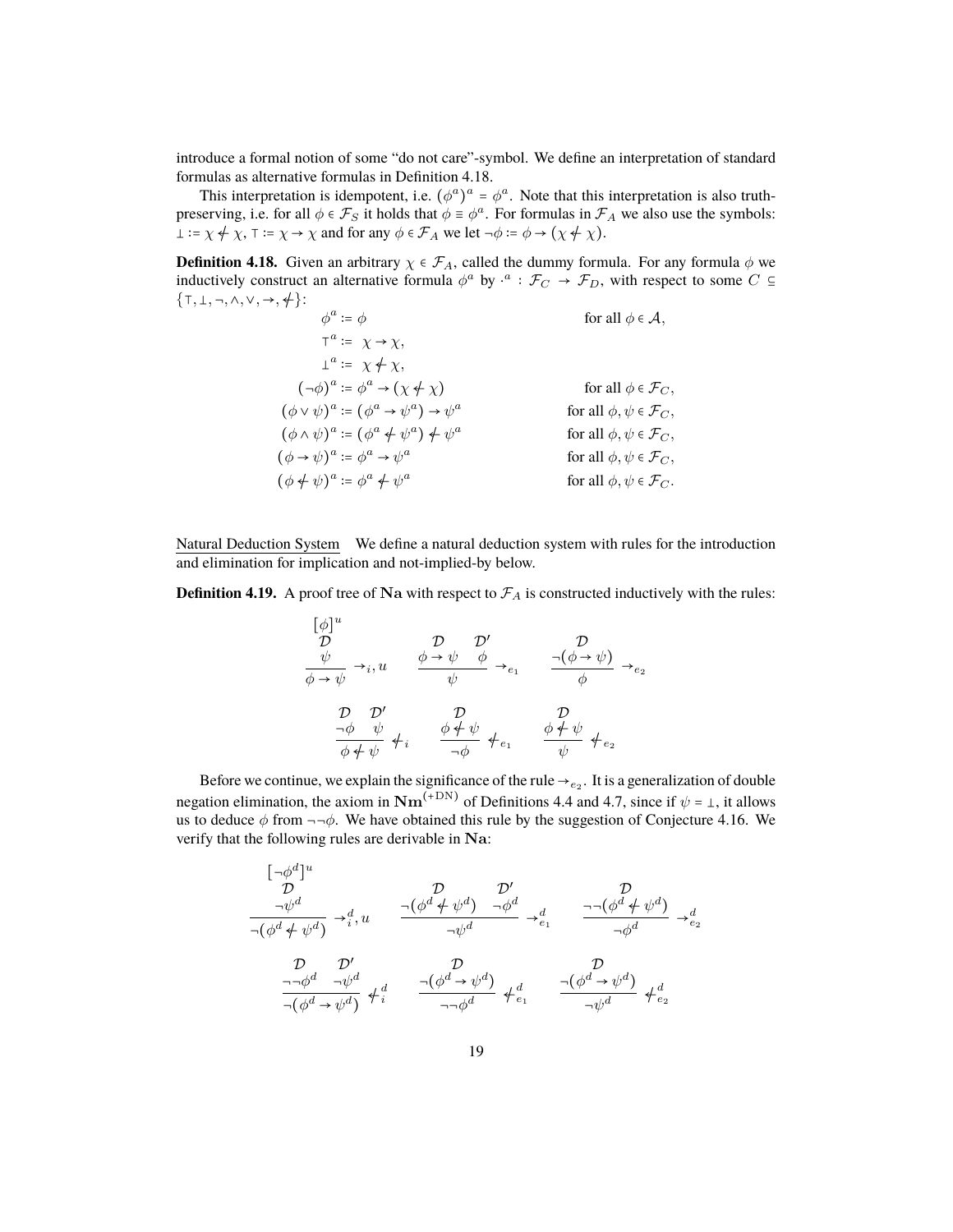First, we can get rid of all  $\cdot^d$  markers, since a rule applies to all formulas, including dual formulas. Additionally, let  $n : \mathcal{F}_A \to \mathcal{F}_A$  be a truth-preserving, identity interpretation except for  $n(\neg\neg\phi)$ := φ. It eliminates double negations, which according to Conjecture 4.17 is a necessary condition for soundness and completeness. We now verify that in Na the following rules are derivable:

$$
\begin{array}{ccc}\n\left[\begin{matrix} -\phi\end{matrix}\right]^u & \mathcal{D} & \mathcal{D}' & \mathcal{D} \\
\frac{-\psi}{\neg(\phi \neq \psi)} & \to_i^d, u & \frac{\neg(\phi \neq \psi) & \neg \phi}{\neg \psi} & \to_{e_1}^d & \frac{\phi \neq \psi}{\neg \phi} & \to_{e_2}^d \\
\frac{\mathcal{D}}{\neg(\phi \to \psi)} & \frac{\mathcal{D}}{\neg(\phi \to \psi)} & \downarrow_i^d & \frac{\neg(\phi \to \psi)}{\neg(\phi \to \psi)} & \downarrow_i^d & \frac{\neg(\phi \to \psi)}{\neg \psi} & \downarrow_i^d \\
\end{array}
$$

Again we assume in all following proofs that there is an unlimited supply of unused distinct markers  $u_1, u_2, \ldots$  The rule  $\rightarrow_i^d$  is derivable in Na:

$$
\begin{array}{ccc}\n&\left[\begin{matrix}\n-\phi\end{matrix}\right]^u & & & \\
&\mathcal{D} & & \\
&\frac{\neg\psi}{\neg\psi} & \rightarrow_i, u & \frac{\phi+\psi^{u_1}}{\neg\phi} & \leftarrow_{e_1} \\
&\frac{\psi}{\neg\psi} & \rightarrow_e & \frac{1}{\neg\psi} & \rightarrow_e \\
&\frac{1}{\neg(\phi+\psi)} & \rightarrow_i, u_1 & \n\end{array}
$$

The rule  $\rightarrow_{e_1}^d$  is derivable in Na:

$$
\frac{\neg(\phi \neq \psi)^{u_2} \quad \frac{\neg \phi^{u_3} \quad \psi^{u_1}}{\phi \neq \psi}}{\frac{\bot}{\neg \psi} \to_{i} u_1} \neq i
$$

The rule  $\rightarrow_{e_2}^d$  is trivially derivable in Na. The rule  $\neq_i^d$  is derivable in Na:

$$
\frac{\psi^{u_2} \quad \frac{\phi \to \psi^{u_1} \quad \phi^{u_3}}{\psi} \to_e}{\frac{1}{\neg(\phi \to \psi)} \to_i, u_1}
$$

The rule  $\neq_{e_1}^d$  is trivially derivable in Na. Indeed, we have introduced this rule precisely because we failed to derive it. The rule  $\neq_{e_2}^d$  is derivable in Na:

$$
\frac{\neg (\phi \to \psi)^{u_2} \quad \frac{\psi^{u_1}}{\phi \to \psi} \to_i}{\frac{1}{\neg \psi} \to_i, u_1}
$$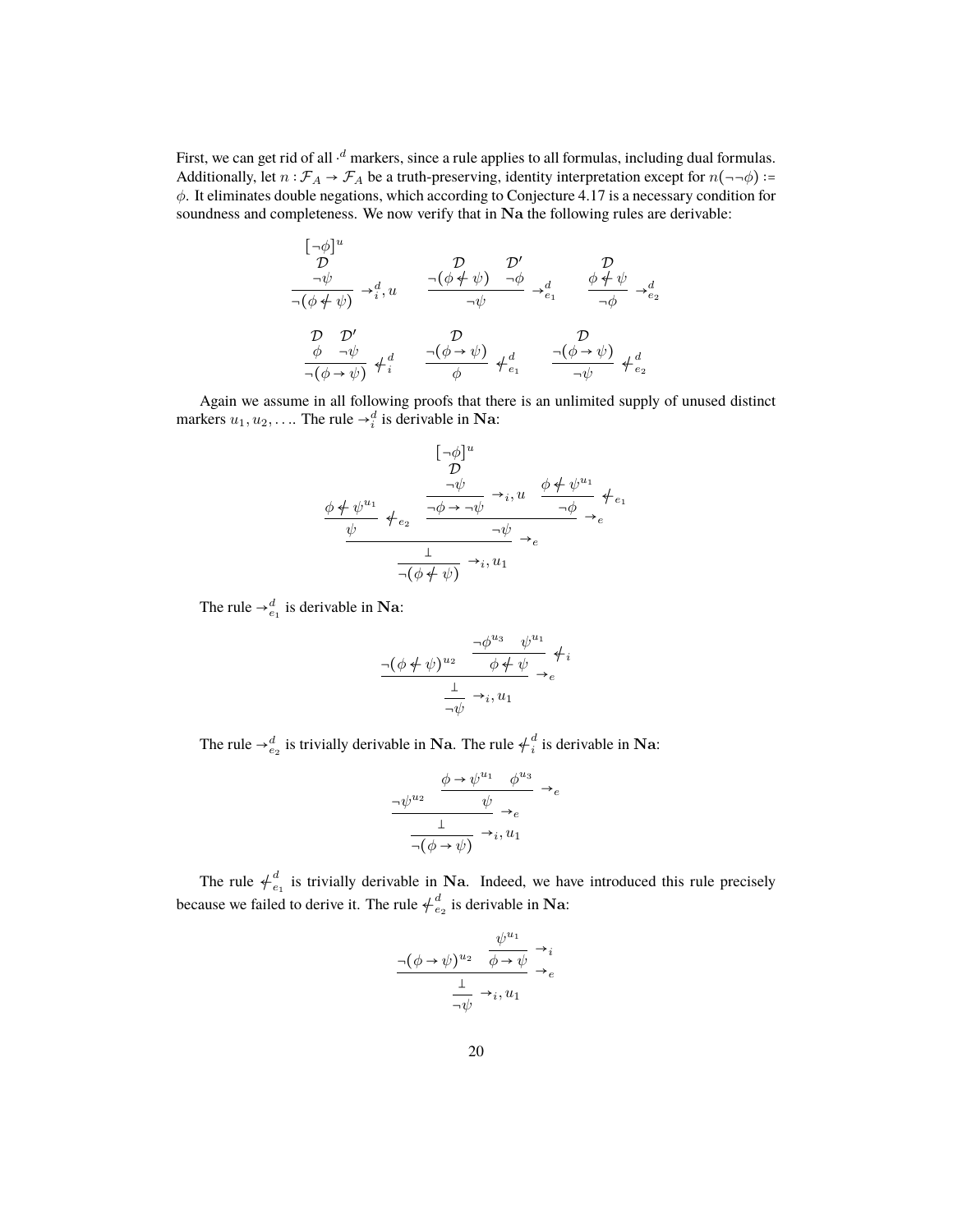Similarity To show the soundness and completeness of Na, we show that the interpretation of Definition 4.2, partially reproduced below, is provability-preserving and thus suitable for proving the similarity  $\mathbf{Na} \simeq \mathbf{Nm}^{(\mp \mathrm{DN})}$ . We also partially reproduce the interpretation  $a : \mathcal{F}_C \to \mathcal{F}_A$  with respect to some  $\chi$  below. Again it seems easier to define a countably infinite number of minimal formula interpretations.

**Definition.** For any formula  $\phi$  we inductively construct a formula  $\phi^{\dagger}$  by  $\cdot^{\dagger}$  :  $\mathcal{F}_A \to \mathcal{F}_M$ :

$$
(\phi \to \psi)^{\dagger} := \phi^{\dagger} \to \psi^{\dagger}
$$
 for all  $\phi, \psi \in \mathcal{F}_C$ ,  

$$
(\phi \notin \psi)^{\dagger} := (\psi^{\dagger} \to \phi^{\dagger}) \to \bot
$$
 for all  $\phi, \psi \in \mathcal{F}_C$ .

**Definition.** For any formula  $\phi$  we inductively construct a formula  $\phi^a$  by  $\cdot^a : \mathcal{F}_M \to \mathcal{F}_A$  with respect to the dummy variable  $\chi \in \mathcal{F}_A$ :

$$
\perp^{a} := \chi \neq \chi,
$$
  
\n
$$
(\phi \to \psi)^{a} := \phi^{a} \to \psi^{a}
$$
 for all  $\phi, \psi \in \mathcal{F}_M$ .

Both interpretations are truth-preserving.

### **Theorem 4.20.** Na  $\simeq$  Nm<sup>(+DN)</sup>

*Proof.* ( $\Rightarrow$ ) We show that  $\cdot^{\dagger}$  is a provability-preserving interpretation from Na with respect to  $\chi$  to  $\mathbf{Nm}^{(+DN)}$ . Let  $\chi^{\dagger}$  be the interpretation of  $\chi$ . Given a derivation  $\Gamma \vdash \psi$  of  $\mathbf{Na}$ , we show a derivation  $\Gamma^\dagger\vdash\psi^\dagger$  of  $\mathbf{Nm}^{(+\mathrm{DN})}$ , by showing that all rules of the former are derivable in the latter, i.e. we show only one case of the similarity  $\textbf{Na}^\dagger \sim \textbf{Nm}^{(+\text{DN})}$ , where, given a derivation  $\Gamma \vdash \psi$ of  $\mathbf{Na}^{\dagger}$ , we show a derivation  $\Gamma \vdash \psi$  of  $\mathbf{Nm}^{(+DN)}$ .

Rules  $\rightarrow_i, \rightarrow_{e_1}$  are trivial. For the rule  $\rightarrow_{e_2}$  of Na, the interpretation  $\rightarrow_{e_2}^{\dagger}$  of Na<sup>†</sup> with conclusion  $\phi^{\dagger}$  and assumption  $(\phi^{\dagger} \to \psi^{\dagger}) \to (\chi^{\dagger} \to \chi^{\dagger}) \to \bot$  is derivable in  $\mathbf{Nm}^{(+DN)}$ :

$$
\frac{((\phi + \psi)^{\dagger})^{u_{5}} \quad (\phi^{\dagger} \rightarrow \psi^{\dagger})^{u_{2}}}{(\chi^{\dagger} \rightarrow \chi^{\dagger}) \rightarrow \bot} \rightarrow_{e} \frac{(\chi^{\dagger})^{u_{3}}}{\chi^{\dagger} \rightarrow \chi^{\dagger}} \rightarrow_{i} u_{3} \quad \frac{\phi^{\dagger} \rightarrow \bot^{u_{1}} \quad (\phi^{\dagger})^{u_{4}}}{(\psi^{\dagger} \rightarrow \bot) \rightarrow \bot} \rightarrow_{i}^{i} \phi^{\dagger} \rightarrow \bot^{i} \phi^{\dagger} \rightarrow_{i} u_{4}}}{\frac{\frac{\bot}{(\phi^{\dagger} \rightarrow \psi^{\dagger}) \rightarrow \bot} \rightarrow_{i} u_{2}}{\frac{\bot}{(\phi^{\dagger} \rightarrow \psi^{\dagger}) \rightarrow \bot} \rightarrow_{i} u_{2}} \quad \frac{\psi^{\dagger}}{\phi^{\dagger} \rightarrow \psi^{\dagger}} \rightarrow_{i} u_{4}}{\frac{\psi^{\dagger}}{\phi^{\dagger} \rightarrow \psi^{\dagger}} \rightarrow_{e} \phi^{\dagger} \rightarrow_{i} u_{1}} \rightarrow_{e} \phi^{\dagger} \rightarrow_{i} u_{1}}
$$

For the rule  $\neq_i$  of Na, the interpretation  $\neq_i^{\dagger}$  of Na<sup>†</sup> with conclusion  $(\psi^{\dagger} \rightarrow \phi^{\dagger}) \rightarrow \bot$  and assumptions  $\phi^{\dagger} \to (\chi^{\dagger} \to \chi^{\dagger}) \to \perp$  and  $\psi^{\dagger}$  is derivable in  $\mathbf{Nm}^{(+DN)}$ :

$$
\frac{((\neg\phi)^{\dagger})^{u_4} (\phi^{\dagger})^{u_2}}{(\chi^{\dagger}\to\chi^{\dagger})\to\perp} \to_e \frac{(\chi^{\dagger})^{u_3}}{\chi^{\dagger}\to\chi^{\dagger}} \to_e
$$
\n
$$
\frac{(\chi^{\dagger}\to\chi^{\dagger})\to\perp}{\phi^{\dagger}\to\perp} \to_e \frac{(\psi^{\dagger}\to\phi^{\dagger})^{u_1} (\psi^{\dagger})^{u_5}}{\phi^{\dagger}\to\phi^{\dagger}} \to_e
$$
\n
$$
\frac{1}{(\psi^{\dagger}\to\phi^{\dagger})\to\perp} \to_i, u_1
$$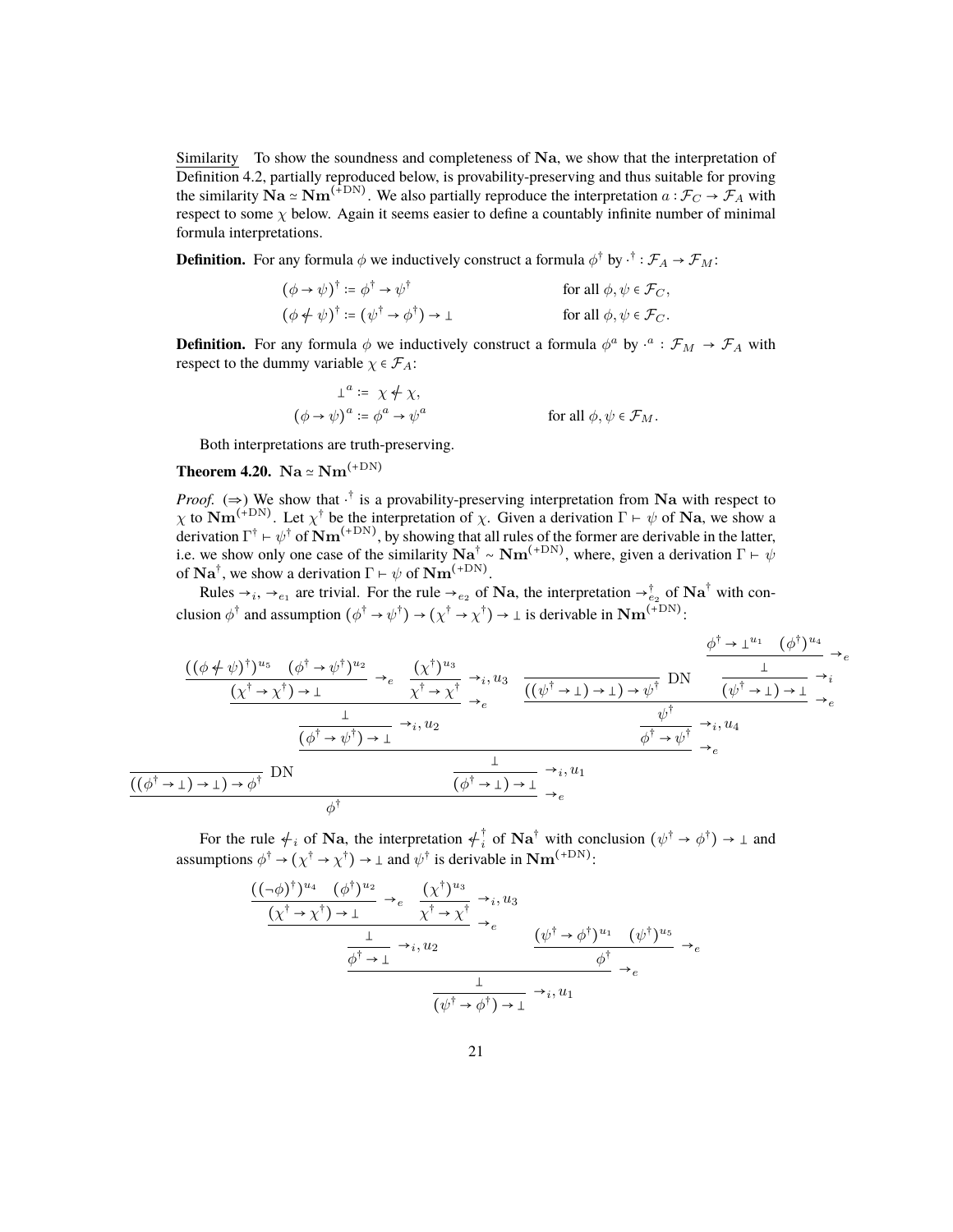For the rule  $\neq_{e_1}$  of Na, the interpretation  $\neq_{e_1}^{\dagger}$  of Na<sup>†</sup> with conclusion  $\phi^{\dagger} \rightarrow (\chi^{\dagger} \rightarrow \chi^{\dagger}) \rightarrow \bot$ and assumption  $(\psi^{\dagger} \rightarrow \phi^{\dagger}) \rightarrow \bot$  is derivable in  $\mathbf{Nm}^{(+\text{DN})}$ :

$$
\frac{(\psi^{\dagger} \to \phi^{\dagger}) \to \bot)^{u_2}}{\frac{1}{(\chi^{\dagger} \to \chi^{\dagger}) \to \bot} \to_{e}}
$$
\n
$$
\frac{\frac{1}{(\chi^{\dagger} \to \chi^{\dagger}) \to \bot} \to_{i}}{\phi^{\dagger} \to (\chi^{\dagger} \to \chi^{\dagger}) \to \bot} \to_{i}, u_1
$$

For the rule  $\neq_{e_2}$  of Na, the interpretation  $\neq_{e_2}^{\dagger}$  of Na<sup>†</sup> with conclusion  $\psi^{\dagger}$  and assumption  $(\psi^{\dagger} \rightarrow \phi^{\dagger}) \rightarrow \perp$  is derivable in  $\mathbf{Nm}^{(+DN)}$ :

$$
\frac{\psi^{\dagger} \to \perp^{u_1} (\psi^{\dagger})^{u_2}}{(\psi^{\dagger} \to \perp) \to \psi^{\dagger}} \to_{e}
$$
\n
$$
\frac{\frac{(\psi^{\dagger} \to \perp) \to \perp) \to \phi^{\dagger}}{(\psi^{\dagger} \to \psi^{\dagger}) \to \perp}}{\frac{\psi^{\dagger} \to \perp^{u_1} (\psi^{\dagger})^{u_2}}{\psi^{\dagger} \to \psi^{\dagger}} \to_{e}}
$$
\n
$$
\frac{\frac{(\psi^{\dagger} \to \phi^{\dagger}) \to \perp}{(\psi^{\dagger} \to \perp) \to \perp} \to_{e}}{\frac{\bot}{(\psi^{\dagger} \to \perp) \to \perp} \to_{e}}
$$
\n
$$
\frac{\frac{(\psi^{\dagger} \to \perp) \to \psi^{\dagger}}{(\psi^{\dagger} \to \perp) \to \perp} \to_{e}}{\psi^{\dagger}} \to_{e}
$$

(  $\Leftarrow$  ) We show that  $\cdot^a$  with respect to  $\chi$  is a provability-preserving interpretation from Nm<sup>(+DN)</sup> to Na. Given a derivation  $\Gamma \vdash \psi$  of  $\mathbf{Nm}^{(+\text{DN})}$ , we show a derivation  $\Gamma^a \vdash \psi^a$  of Na, by showing that all rules of the former are derivable in the latter, i.e. we show only one case of the similarity  $(\mathbf{Nm}^{(+DN)})^a \sim \mathbf{Na}$ , where, given a derivation  $\Gamma \vdash \psi$  of  $(\mathbf{Nm}^{(+DN)})^a$ , we show a derivation  $\Gamma \vdash \psi$  of Na.

Rules  $\to_i,\to_{e_1}$  are trivial. For axiom DN of  $\bf Nm^{(+DN)},$  the interpretation DN<sup>a</sup> of  $(\bf Nm^{(+DN)})^a$ with conclusion  $((\phi^a \to \chi \neq \chi) \to \chi \neq \chi) \to \phi^a$  is derivable in Na:

$$
\frac{\Delta^{-1}\phi^a u}{\phi^a \to e_2}\n\rightarrow e_2
$$
\n
$$
\frac{\phi^a}{\phi^a \to \phi^a} \to i, u_1
$$

 $\Box$ 

The following theorem follows from similarity, and is not surprising now we have found out that  $\#_i, \#_{e_1}$  and  $\#_{e_2}$  of  $\bf{Na}$  are derivable (and thus admissible) rules of  $\bf{Nm}^{(+DN)}$  under a certain truth-preserving interpretation.

**Theorem 4.21.** *The natural deduction system* Na *is sound and complete with respect to classical semantic entailment.*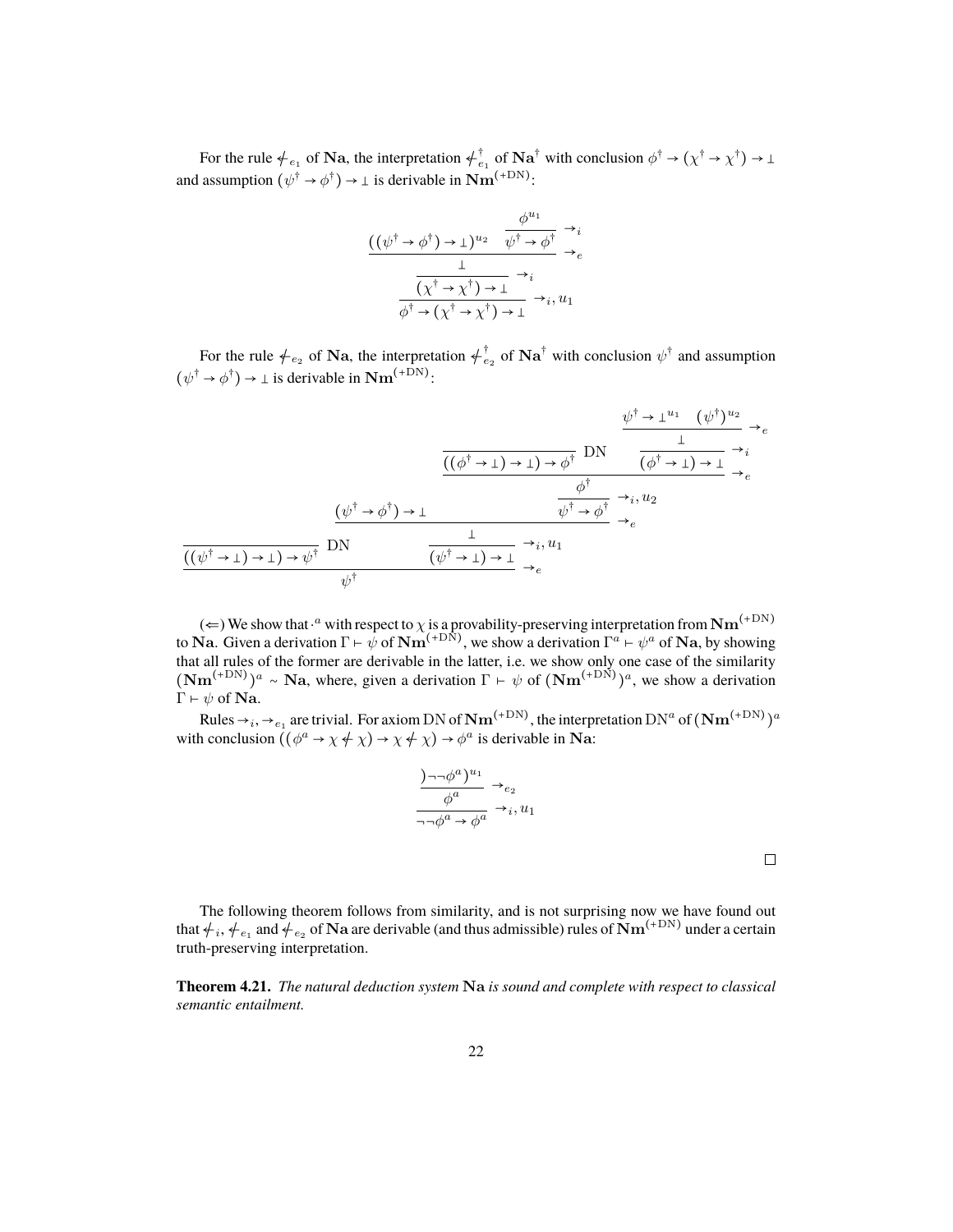## **5 Conclusion**

We have given an alternative, constructive proof of the known result that in minimal and intuitionistic propositional logic one can derive classical tautologies under the admission of certain axioms: double negation elimination and Peirce's Law respectively, in Section 4.1. We have shown that there exists a dual natural deduction system that derives only all classical contradictions, and that a classical deduction system and its dual are closely related with respect to classical semantics, in Section 4.2.

We have introduced an alternative natural deduction system for an alternative set of connectives consisting of implication  $(\rightarrow)$  and not-implied-by  $(\nleftrightarrow)$ , we have investigated the dual of the alternative system, and we have proved the soundness and completeness of the alternative system by showing truth-preserving and provability-preserving interpretations to minimal logic with the axiom of double negation elimination and applying the previously known results of soundness and completeness of that logic with respect to classical semantics, in Section 4.3.

Future Work Are Conjectures 4.16 and 4.17 true? Is the condition of Conjecture 4.17 not only necessary but also sufficient?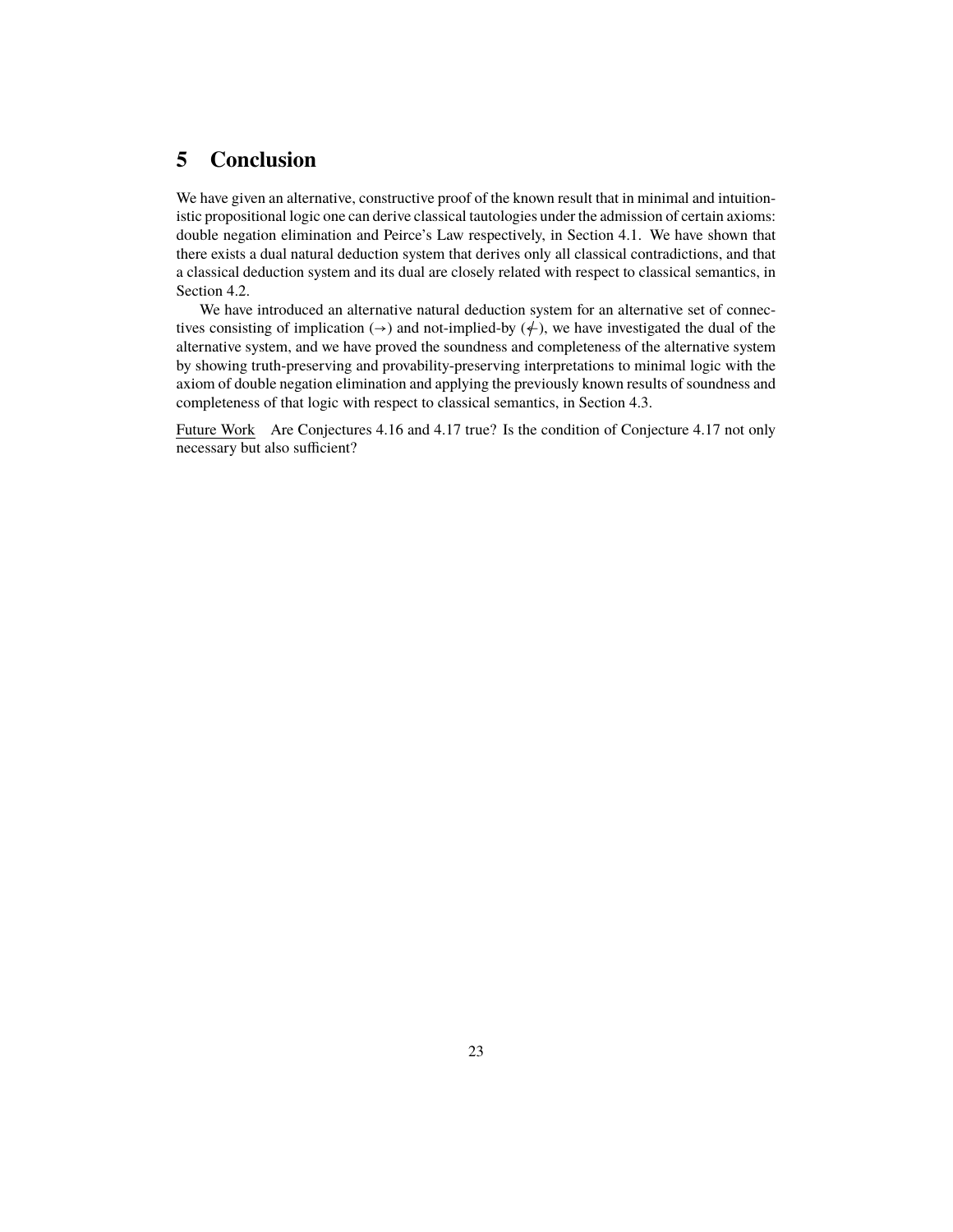### **Bibliography**

- [AH03] Zena M. Ariola and Hugo Herbelin. Minimal classical logic and control operators. In *Automata, Languages and Programming*, pages 871–885. Springer, 2003.
- [D'A99] Marcello D'Agostino. Tableau methods for classical propositional logic. In *Handbook of tableau methods*, pages 45–123. Springer, 1999.
- [Gen33] Gerhard Gentzen. Über die existenz unabhängiger axiomensysteme zu unendlichen satzsystemen. *Mathematische Annalen*, 107(1):329–350, 1933.
- [GLT89] Jean-Yves Girard, Yves Lafont, and Paul Taylor. Proofs and types. In *Cambridge tracts in theoretical computer science*, volume 7. Cambridge university press, 1989.
- [Gra05] Clemens Grabmayer. *Relating Proof Systems for Recursive Types*. PhD thesis, Vrije Universiteit, 2005.
- [HR04] Michael Huth and Mark Ryan. *Logic in Computer Science: Modelling and reasoning about systems*. Cambridge University Press, second edition edition, 2004.
- [Hun33] Edward V. Huntington. Boolean algebra: a correction to "new sets of independent postulates for the algebra of logic...". *Transactions of the American Mathematical Society*, 35(2):557–558, 1933.
- [ML78] Saunders Mac Lane. *Categories for the working mathematician*, volume 5. Springer Science & Business Media, 1978.
- [Pel99] Francis Jeffry Pelletier. A brief history of natural deduction. *History and Philosophy of Logic*, 20(1):1–31, 1999.
- [Pos21] Emil L. Post. Introduction to a general theory of elementary propositions. *American Journal of Mathematics*, 43(3):163–185, 1921.
- [RB12] Marc D. Riedel and Jehoshua Bruck. Cyclic boolean circuits. *Discrete Applied Mathematics*, 160(13):1877–1900, 2012.
- [Smu95] Raymond M. Smullyan. *First-Order Logic*. Courier Corporation, 1995.
- [Tro99] Anne Sjerp Troelstra. From constructivism to computer science. *Theoretical Computer Science*, 211(1):233–252, 1999.
- [TS00] Anne Sjerp Troelstra and Helmut Schwichtenberg. *Basic Proof Theory*. Number 43. Cambridge University Press, 2000.
- [VD83] Dirk Van Dalen. *Logic and structure*. Springer, 1983.
- [WL11] Wei Wu and Zijian Li. A categorical approach to automated theorem proving (i). http://www.cs.zju.edu.cn/littlefugue/, 2011.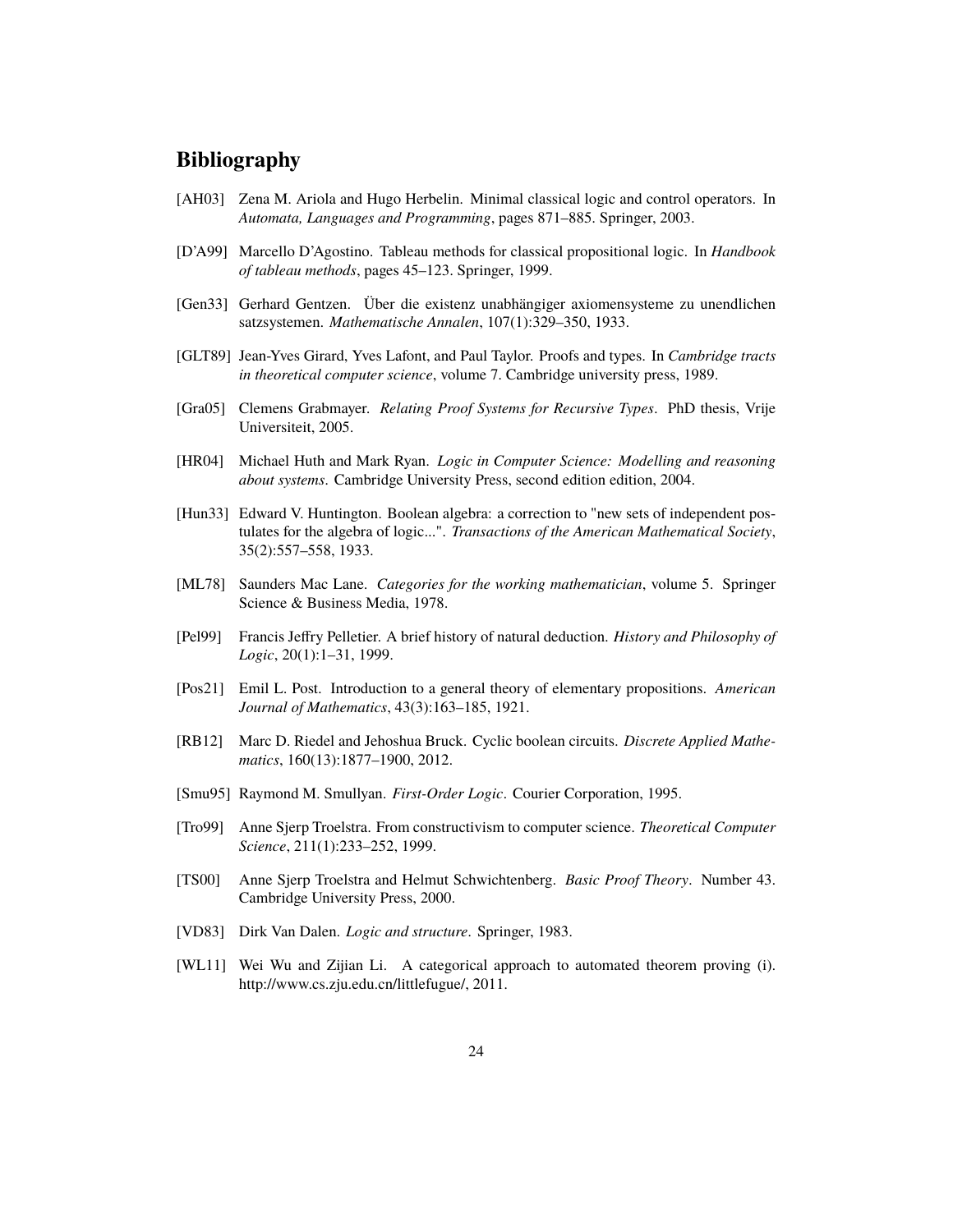# **A Appendix**

The following Java code is used to generate equivalence classes of Figure 3.

```
1 import java . io . File ;
   import java . io . PrintStream ;
    import java . util . HashMap ;
    import java . util . HashSet ;
   import java . util . Iterator ;
6 import java . util . Map ;
   import java . util . Set ;
   public class NormalForms {
      static final class Valuation {
        private HashMap < Variable , Boolean > store = new HashMap < >() ;
11 void set (Variable var, boolean val) {
          if (var == null) throw null;
          store.put (var, val);
        \overline{ }boolean get (Variable var) { return store . get ( var); }
16 }
      static abstract class Formula {
        abstract boolean evaluate (Valuation primitive);
        public abstract String toString () ;
        abstract int size () ;
21 abstract boolean equals (Formula other);
        public final boolean equals (Object obj) {
          if ( obj == this) return true;
          if ( obj instance of Formula ) return equals ( ( Formula ) obj );
          return false ;
26 }
        boolean isTop() { return false; }
        boolean isBottom () { return false; }
        boolean isSub (Formula sub) {
          return sub equals (this);
31 }
      }
      static class Variable extends Formula {
        String name ;
        Variable ( String name ) {
36 if (name == null) throw null;
          this . name = name;
        }
        boolean evaluate ( Valuation primitive ) {
          return primitive . get ( this );
41 }
        public String toString () { return name; }
        int size () { return 1; }
        boolean equals (Variable other) {
          return name . equals ( other . name );
46 }
        final boolean equals (Formula other) {
          if ( other instanceof Variable )
            return equals ((Variable) other);
          return false ;
51 }
        public int hashCode () { return name . hashCode (); }
      }
```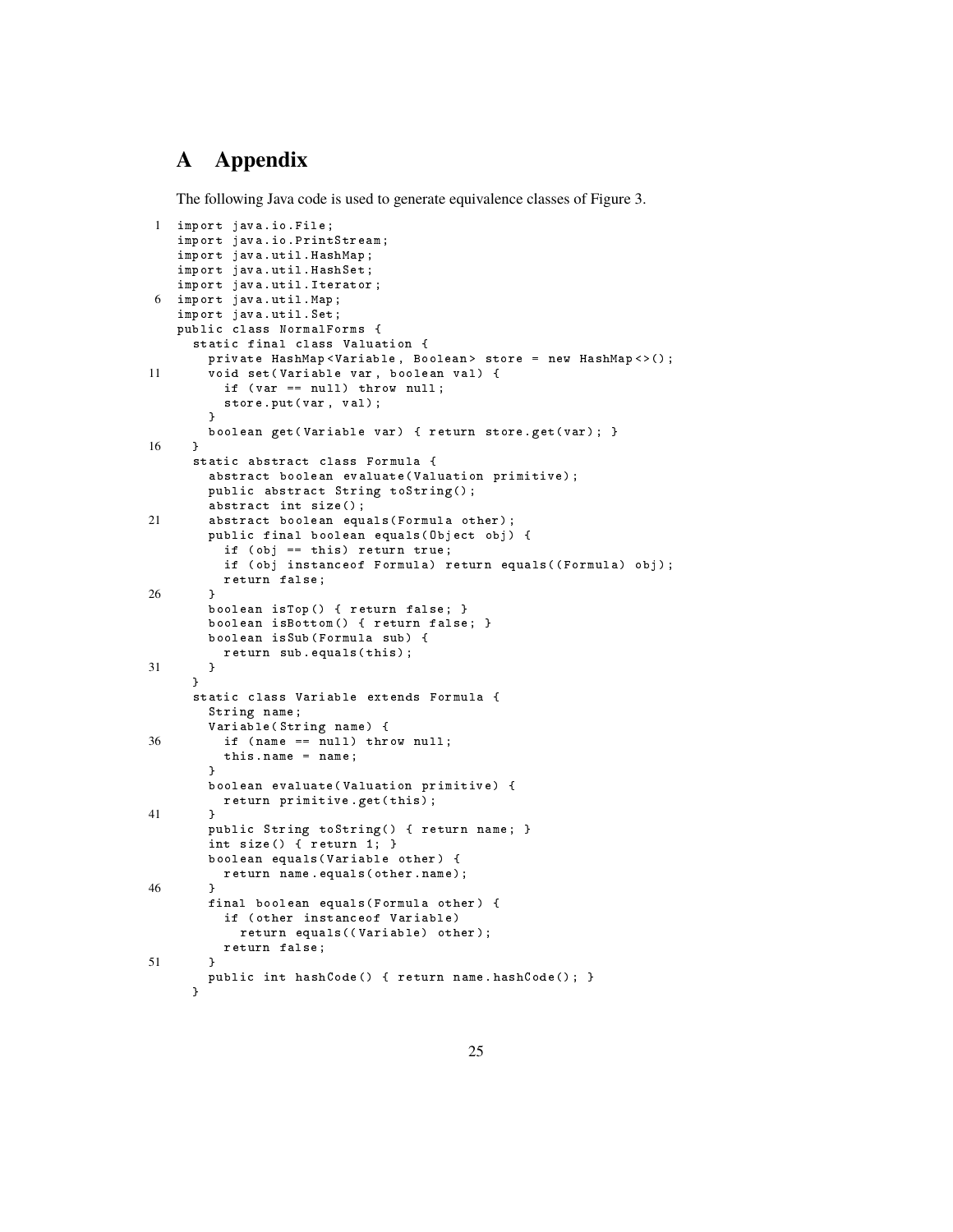```
static class Implication extends Formula {
56 Formula left, right;
        Implication (Formula left, Formula right) {
          if (left == null || right == null) throw null;
          this left = left;
          this . right = right ;
61 }
        boolean evaluate ( Valuation primitive ) {
          boolean 1 = left. evaluate (primitive), r = right. evaluate (primitive);
          return !l | r;
        }
66 public String toString () {
          return "(" + left + " \\\rightarrow" + right + ")";}
        int size () {
          return left.size() + 1 + right.size();
71 }
        boolean equals (Implication other) {
         return left . equals ( other . left ) && right . equals ( other . right );
        }
        final boolean equals (Formula other) {
76 if ( other instanceof Implication )
            return equals (( Implication ) other );
          return false ;
        }
        public int hashCode () {
81 int hash = 1;
          hash = hash * 31 + left.hashCode();
          hash = hash * 31 + right. hashCode();
          return hash ;
        }
86 boolean isTop () {
          return left . equals ( right );
        }
        boolean isSub (Formula sub) {
          return super . isSub ( sub ) || left . isSub ( sub ) || right . isSub ( sub );
91 }
      }
      static class NonInitiation extends Formula {
        Formula left, right;
        Non Initiation (Formula left, Formula right) {
96 if ( left == null || right == null ) throw null ;
          this. left = left;
          this . right = right ;
        }
        boolean evaluate ( Valuation primitive ) {
101 boolean 1 = left evaluate (primitive), r = right evaluate (primitive);
          return !l & r;
        }
        public String toString () {
          return "(" + left + "\\not\\leftarrow " + right + ")";
106
        int size () {
         return left . size () + 1 + right . size () ;
        }
        boolean equals ( NonInitiation other ) {
111 return left . equals ( other . left ) & & right . equals ( other . right );
         }
```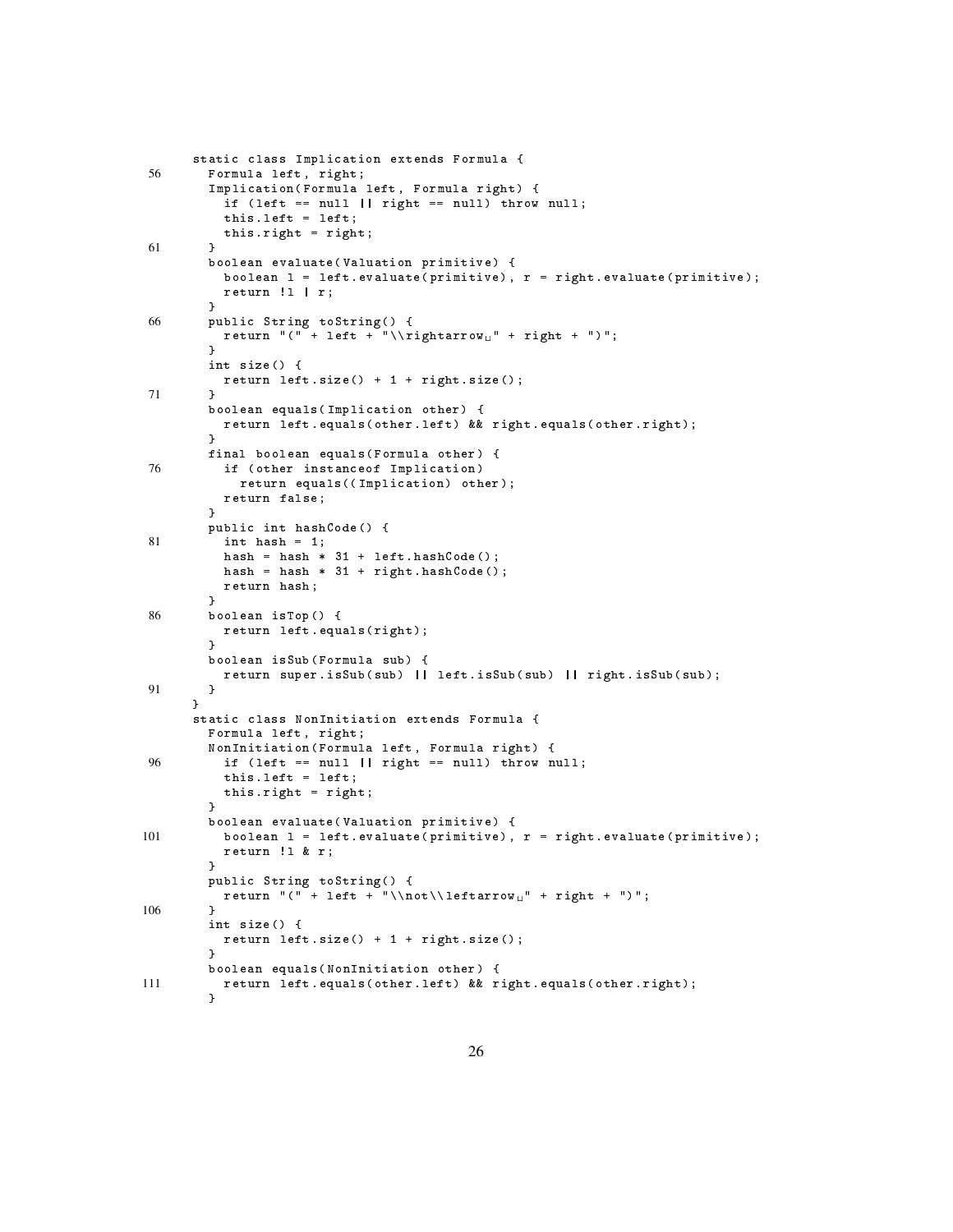```
final boolean equals (Formula other) {
          if ( other instanceof NonInitiation )
            return equals ((NonInitiation) other);
116 return false;
        }
        public int hashCode () {
          int hash = 1;
          hash = hash * 31 + left.hashCode();
121 hash = hash * 31 + right . hashCode ();
          return hash ;
        }
        boolean isBottom () {
          return left . equals ( right );
126 }
        boolean isSub (Formula sub) {
          return super . isSub ( sub ) || left . isSub ( sub ) || right . isSub ( sub );
        }
      }
131 static abstract class Permutation implements
         Iterable < Formula >, Iterator < Formula > {
        public abstract void reset();
        public abstract boolean hasNext () ;
        public abstract Formula next () ;
136 public final Iterator <Formula> iterator() { return this; }
      }
      static class VariablePermutation extends Permutation {
        int cur, max;
        VariablePermutation ( int max ) {
141 if (max < 1) throw null;
          this max = max;
        }
        public void reset() { cur = 0; }
        public boolean hasNext () { return cur < max; }
146 public Variable next() {
          if ( cur >= max ) throw new IllegalStateException () ;
          cur++;return new Variable ("a_" + cur);
        }
151 }
      static class TreePermutation extends Permutation {
        Formula left, right;
        Permutation [] pers ;
        int depth , cur ;
156 TreePermutation (int depth) {
          this (1, depth);
        }
        TreePermutation (int max, int depth) {
          if ( depth < 1) throw null ;
161 this . depth = depth;
          pers = new Permutation [ depth * 2];
          for (int i = 1; i \leq depth; i++) {
            pers[i * 2 - 2] = (i == 1)?
              new VariablePermutation (max) : new TreePermutation (max, i - 1);
166 pers [i * 2 - 1] = (i == depth) ?
              new VariablePermutation ( max ) : new TreePermutation ( max , depth -i);
          }
        }
```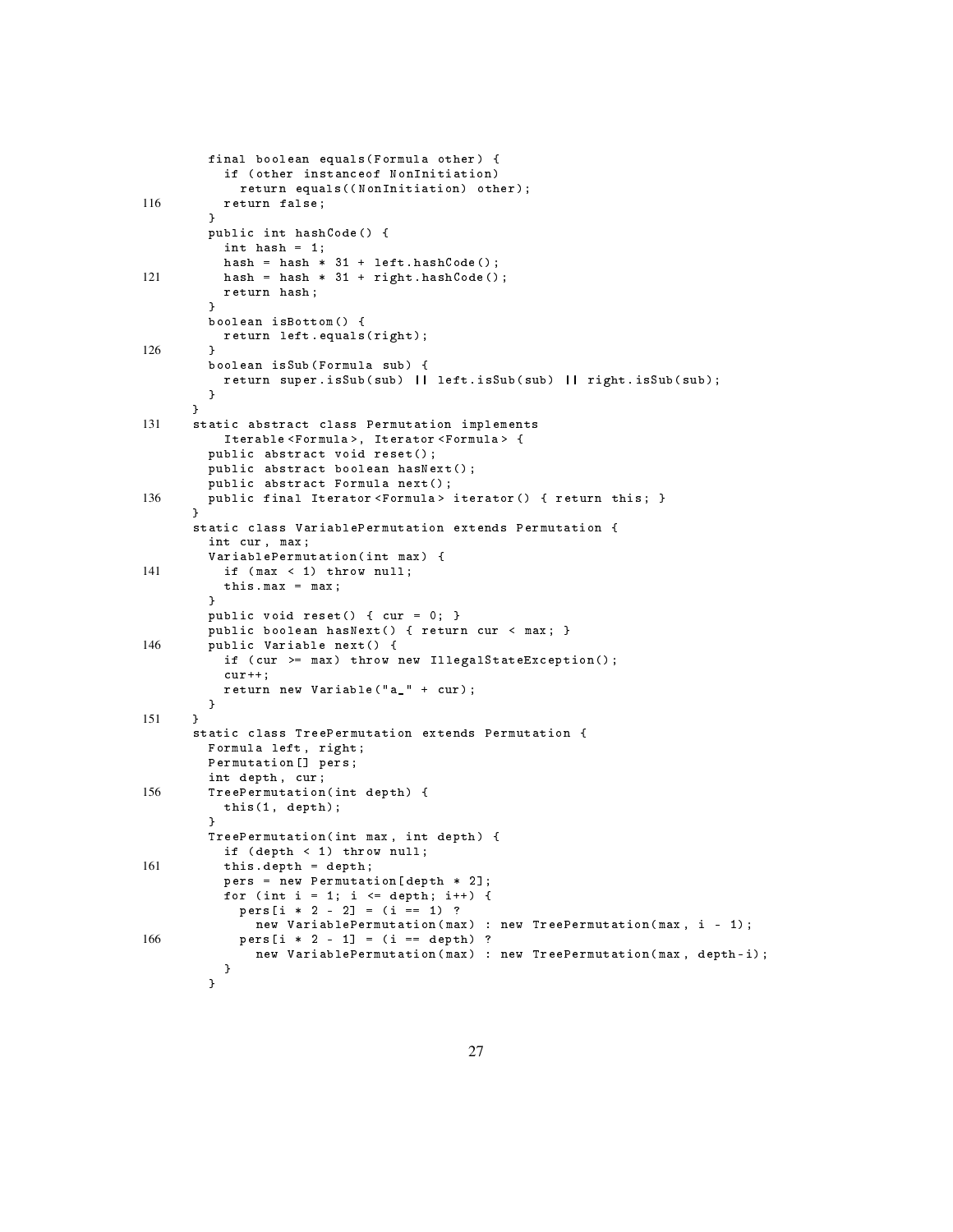| 171 | public void reset() {<br>for (cur = depth; cur > 0; cur--) {<br>$pers[cur * 2 - 2].reset();$<br>$pers[cur * 2 - 1].reset();$<br>}                                                           |
|-----|---------------------------------------------------------------------------------------------------------------------------------------------------------------------------------------------|
| 176 | ł<br>public boolean hasNext() {<br>if (right != null) return true;<br>if (left != null) {                                                                                                   |
| 181 | if (pers[cur $*$ 2 + 1].hasNext()) return true;<br>$left = null;$<br>J.<br>for $(j \text{ cur} < \text{depth}; \text{cur++})$<br>if (pers[cur * 2].hasNext()) return true;<br>return false; |
| 186 | ł<br>public Formula next() {<br>if (right != null) {<br>Formula result = new NonInitiation(left, right);<br>$right = null;$                                                                 |
| 191 | return result;<br>}<br>retry: while (true) {<br>if (left $!=$ null) {<br>if $(pers[cur * 2 + 1].hasNext())$ {                                                                               |
| 196 | right = pers [cur $*$ 2 + 1]. next();<br>return new Implication(left, right);<br>ŀ<br>$left = null;$<br>ł                                                                                   |
| 201 | for (; cur < depth; cur++)<br>if $(pers[cur * 2].hasNext())$ {<br>$left = pers[cur * 2].next()$ ;<br>$pers[cur * 2 + 1].reset();$<br>continue retry;                                        |
| 206 | ŀ<br>throw new IllegalStateException();<br>}<br>}<br>ŀ                                                                                                                                      |
| 211 | static class NormalPermutation extends Permutation {<br>int max, depth;<br>Permutation cur;<br>Normal Permutation $() \{ this(1); \}$<br>NormalPermutation (int max) {                      |
| 216 | if (max < 1) throw null;<br>this.max = $max$ ;<br>this.cur = new VariablePermutation(max);<br>ŀ<br>public void reset() {                                                                    |
| 221 | cur = new VariablePermutation (max);<br>$depth = 0;$<br>ł<br>public boolean hasNext() { return true; }                                                                                      |
|     |                                                                                                                                                                                             |

226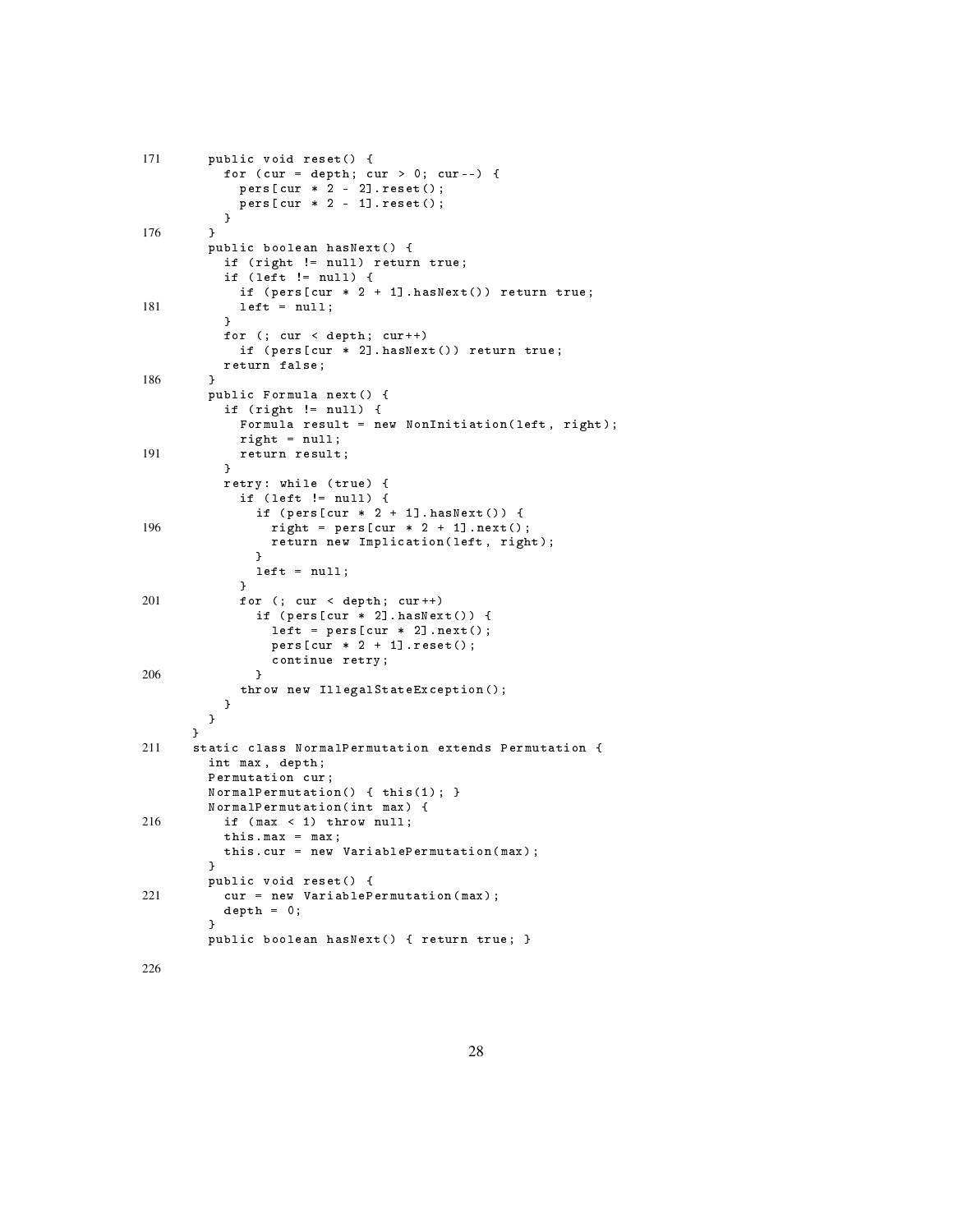```
public Formula next () {
           while (true) {
231 if ( cur != null ) {
                if ( cur . hasNext( ) )
                 return cur . next () ;
                cur = null ;
             }
236 depth ++;
             cur = new TreePermutation (max, depth);
           }
         }
       }
241 static int count = 0;
       static Set<Formula> visited = new HashSet<>();
       static Map<String, Set<Formula>> groups = new HashMap <> ();
       public static void main ( String [] args ) throws Exception {
         System.setOut (new PrintStream (new File ("out.txt")));
246 System . out . println ( " < table >");
         System.out.println("<thead>");
         System.out.println("<tr><th>Type</th><th>Formula</th><th></th></th><th>
             \mathtt{Minimal_UFormula}</br>\mathtt{Nhd} > \mathtt{th}\mathtt{>>} th \mathtt{N} - \mathtt{table} </br>//th \mathtt{>}< /tr \mathtt{>''} ) ;
         System.out.println("</thead>");
         System . out . println ( " < tbody >");
251 printTableBody (3, 10);
         System . out . println ( " </ tbody >") ;
         System.out.println("</table>");
       }
       static void printTableBody ( int max , int depth ) {
256 String type = "\lambda_{1} + max + "," + depth + "}";
         perm: for (Formula f : new TreePermutation (max, depth)) {
           Set < Formula > form = getMinimalForms (f , max );
           if ( form . isEmpty () ) continue perm ;
           form.add(f);
261 for (Formula q : form) if (visited contains (q)) continue perm;
           visited.addAll(form);
           String group = "\ \Omega_{" + (++ count) + "\}";
           System.out.print ("<tr>");
           System.out.print ("<br>\n');
266 System . out . print ( type );
           System.out.print("\\) </th><td>\\(");
           System.out.print (group);
           System.out.print("\\)</td><td>\\(=\\)</td>");
           System.out.print("<td>\\(\\{\\)");
271 boolean comma = false ;
           for (Formula a : form) {
             System.out.print(\sqrt[n]{(n)};
             if ( comm) System. out. print(', ');System . out . print (a);
276 System.out.print(\sqrt{N});
             comma = true ;
           }
           System.out.print("\\(\\}\\) </td>");
           System.out.print ("<td>");
281 printTruth (f, max);
           System.out.print ("<td>");
           System.out.println("</tr>");
         }
       }
```